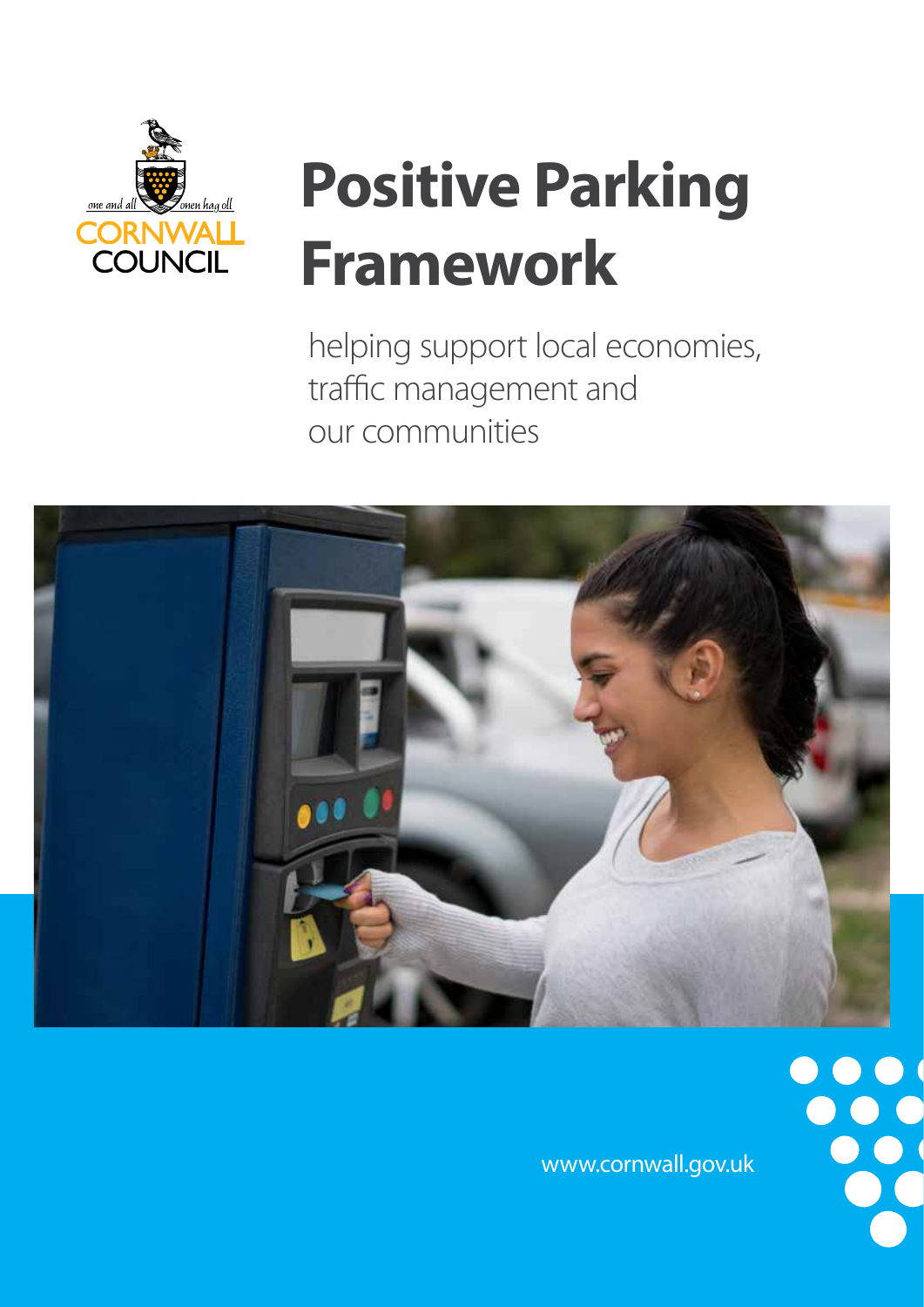#### Positive Parking Framework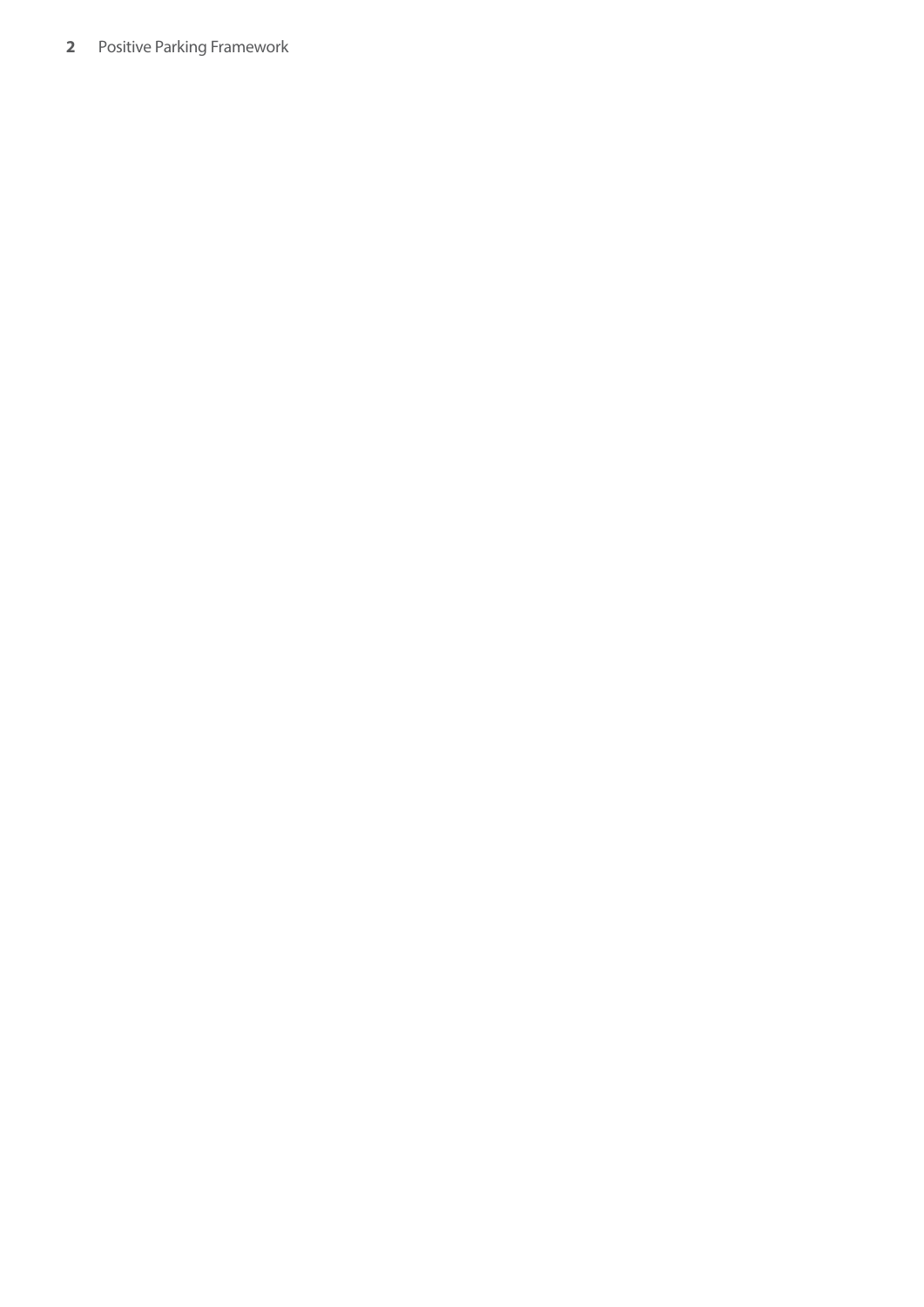## **Contents**

| Foreword                                                                                                   | 4                |
|------------------------------------------------------------------------------------------------------------|------------------|
| 1.0 Introduction                                                                                           | 6                |
| 1.1 What is positive parking?<br>1.2 Scope of framework<br>1.3 What is the long term goal?<br>1.4 Evidence | 6<br>6<br>7<br>7 |
| 2.0 Postitive parking themes and principles                                                                | 8                |
| 2.1 Overarching principle                                                                                  | 8                |
| 3.0 Asset reveiw                                                                                           | 9                |
| 3.1 Context<br>3.2 Asset review principles                                                                 | 9<br>11          |
| <b>4.0 Tariffs</b>                                                                                         | 14               |
| 4.1 Context<br>4.2 Tariff principles                                                                       | 14<br>14         |
| 5.0 Enforcement                                                                                            | 18               |
| 5.1 Context<br>5.2 Enforcement principles                                                                  | 18<br>18         |
| 6.0 Technology                                                                                             | 22               |
| 6.1 Context<br>6.2 Technology principles                                                                   | 22<br>22         |
| 7.0 Delivery and governance plan                                                                           | 24               |
| 8.0 Expected outcomes                                                                                      | 25               |
| <b>Appendices</b>                                                                                          | 26               |
| Appendix A - Summary of evidence                                                                           | 27               |
| Appendix B: Asset matrix summary                                                                           | 29               |
| Appendix C: Asset assessment process                                                                       | 30               |
| Appendix D: Tariff assessment matrix methodology                                                           | 31               |
| Appendix E: Performance indicators                                                                         | 32               |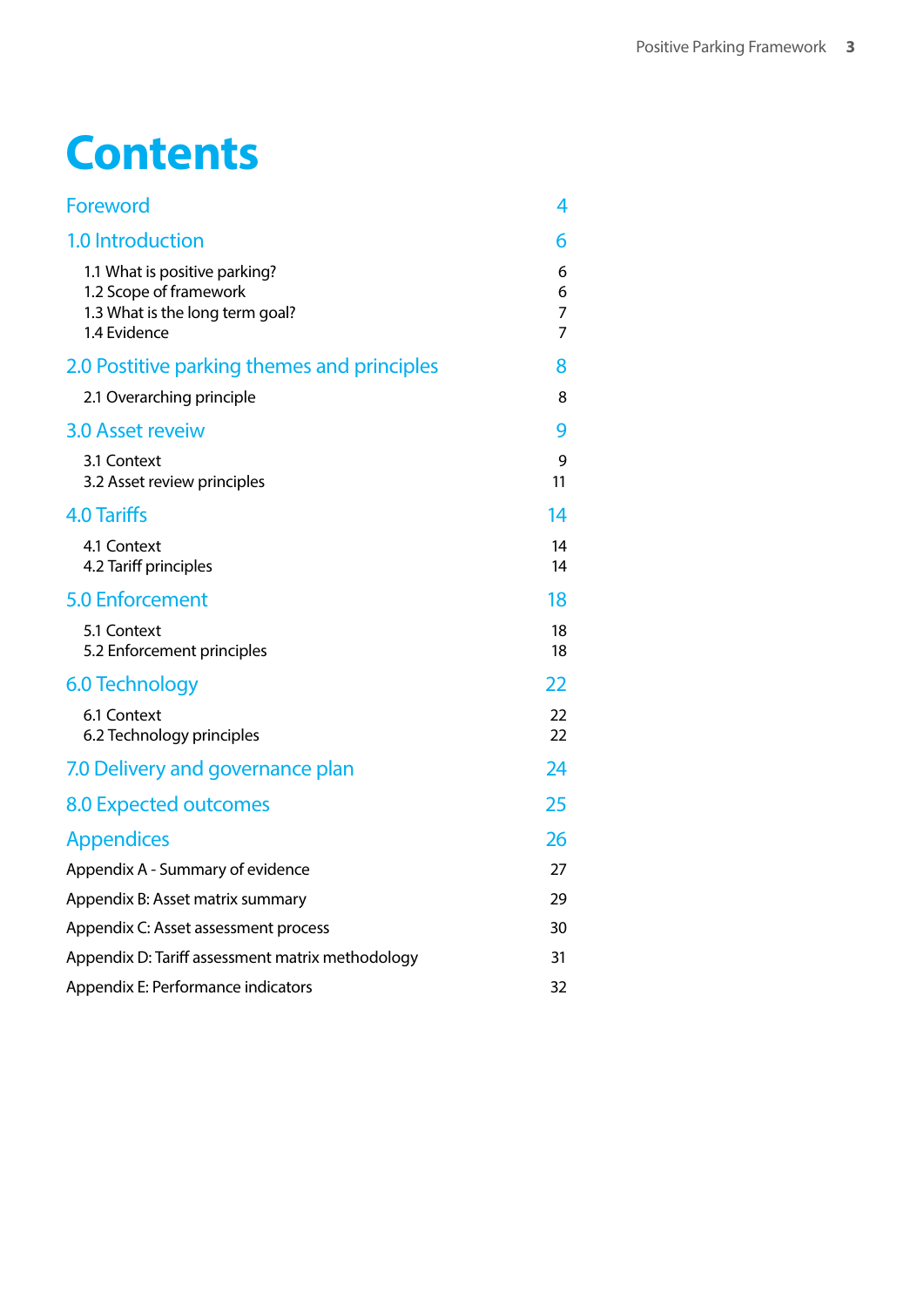## **Foreword**

Geof Brown Portfolio Holder for Transport, Cornwall Council



Many people who live in or visit Cornwall drive a car and finding somewhere to easily park is an important part of the journey. Cornwall Council has an important role in ensuring that this vital service is delivered well.

However, car parking can be a contentious subject, whether you are a resident, visitor or commuter. We often get complaints about the cost of parking and the Council using car parks as 'cash cows' but

we also know that too many cars on the road result in congestion and air pollution. We have a large parking and transport system to run and car park income plays an important part in supporting these, but we also recognise that car parking plays a wider role in supporting local economies, managing traffic and helping communities to thrive.

In an attempt to address these issues we have embarked upon the Positive Parking review – carrying out in depth research into the parking provision in Cornwall to make sure our car parks are working well to help people access where they want to go, that they help manage our traffic, are run as efficiently as possible and contribute towards encouraging people to make choices about how they choose to travel.

We want everyone to have positive experiences when travelling in Cornwall. This includes providing a choice of travel options (alongside

this we are developing the One Public Transport System for Cornwall working to improve and integrate bus and rail travel); good information about their parking choices; greater payment options and a pleasant experience in the car park from finding a space to paying to park.

We also want to run our parking service efficiently and effectively in order to support local communities. We want to make sure that we are making best use of our enforcement officers, technology and the many car parks we have throughout Cornwall.

This Positive Parking Framework sets out how we will work towards these changes over the coming years. It won't happen overnight but we aim to produce a clear plan, backed up by evidence, of how we will do this.

I would like to thank all members for their valuable contribution to this process.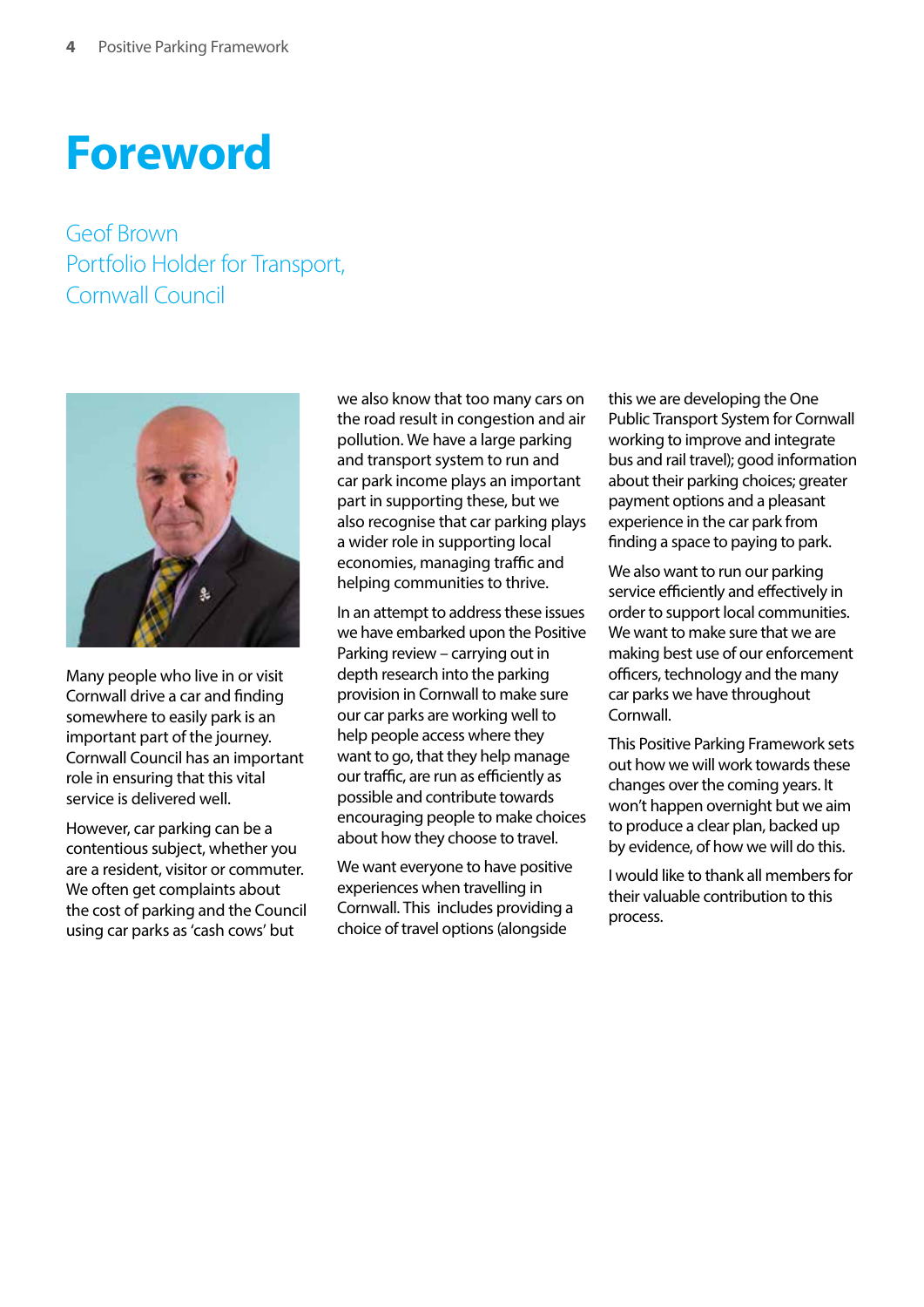## **Raglavar**

Gans Geoff Brown, Synsyas Portfolio rag Karyans, Konsel Kernow

Meur a dus neb a vysyt Kernow po triga omma a lew karr ha dhe gavos neb le dhe barkya yn es yw rann bosek a'ga viaj. Konsel Kernow a's teves rol bosek a surhe bos delivrys yn ta an gonis essensek ma .

Byttegyns, parkya karr a yll bos testen gavylek, mars os ta triger, godriger po terviajer. Yn fenowgh y tegemeryn ni krodvolyow a-dro dhe gost parkya ha fatel usi an Konsel owth usya an parkow kerri avel 'bughes mona', mes ni a wor ynwedh re a gerri war an fordh dhe askorr kowlans ha defolyans ayr. Yma genen ni system parkya ha karyans dh'y dhyghtya ha rent parkow kerri a wari rann bosek ow skoodhya an re ma, mes ni a aswon ynwedh parkya kerri dhe wari rol ledanna ow skoodhya erbysiedhow leel, dyghtya daromres ha gweres kemenethow dhe seweni.

Yn assay dhe enebi an maters ma, re dhallethsyn an daswel Parkya Posedhek – ow kwruthyl hwithrans down y'n provians parkya yn Kernow rag surhe bos agan parkow kerri owth oberi yn ta dhe weres tus ow trehedhes an leow dhedha may fynnons i mos, dhe weres dyghtya agan daromres, dhe surhe bos dyghtys an parkow kerri yn maner mar effeythadow dell yllir ha gul kevro troha kenertha tus dhe dhewis an gwella fordh dhe viajya.

Ni a vynn pub huni dhe gavos prevyansow posedhek hag i ow viajya yn Kernow. Hemm a gomprehend provia rol a dhewisyow viajya (ryb hemma, yth eson ni ow tisplegya an Unn System Karyans Poblek rag Kernow, owth oberi dhe wellhe hag ewngemyski viaj kyttrin ha hyns-horn); kedhlow da a-dro dh'aga dewisyow parkya; dewisyow pemont ledanna ha prevyans hegar y'n park kerri, dhyworth kavos spas bys dhe brena parkya.

Ynwedh y fynnyn ni brennya agan gonis parkya yn effeythus hag yn effeythadow rag may hyllyn ni skoodhya kemenethow leel. Ni a vynn surhe dell eson ni ow kul us an gwella a'gan sodhogyon gonstrina, teknologieth ha'n lies park kerri usi genen ni dres Kernow oll.

An Framweyth Parkya Posedhek a aray fatel wren ni oberi troha'n chanjyow ma dres an bledhynnyow usi ow tos. Ny hwyrvydh hemma a-dhistowgh, mes ni a veder askorra towl kler, skoodhys gans dustuni, a'n fordh may hwren ni hemma.

My a garsa godhvos gras dhe geniver esel a'ga hevro talvosek dhe'n argerdh ma.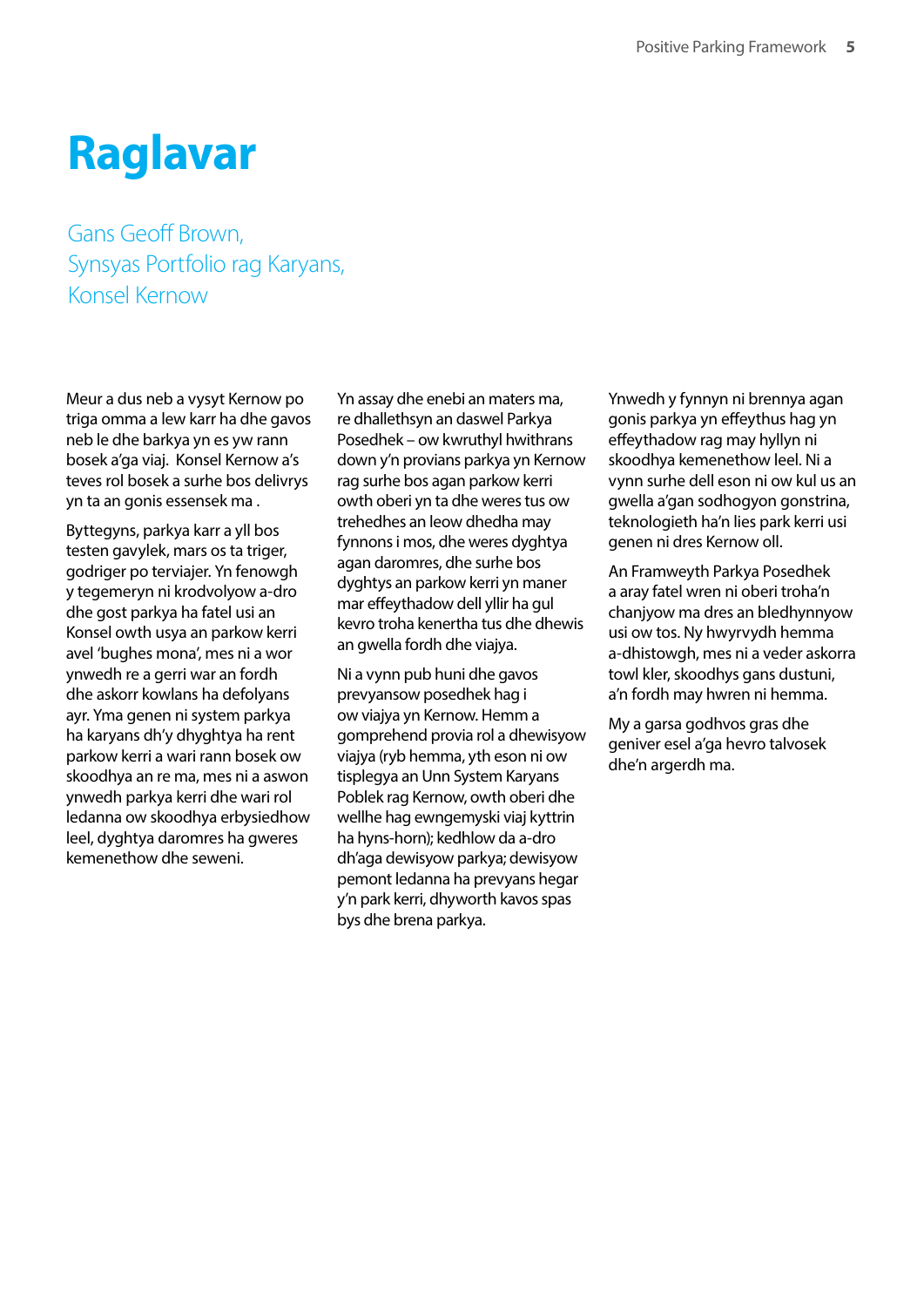

Cornwall Council is responsible for just over 280 car parks and 7,400km of highway. These connect every community across Cornwall and provide essential access to the places people need and want to go to – workplaces, schools and colleges, shops, leisure facilities, health provision and much more.

Cornwall Council's car parking service generates, on average, £16m per year. It is a huge financial generator for the Council and yet it does not operate as a successful multi-million pound business, loading further financial pressures on the service through borrowing to retain even the most basic safety standards. The business of running parking in Cornwall needs to fundamentally change for the benefit of all our services and residents.

This Positive Parking Framework for Cornwall has been developed to change the face of parking in Cornwall; to help support local economies; traffic management and our communities. The Framework is intended to put the business of parking in Cornwall on an effective and efficient footing: emerging from complicated tariff patterns left over from pre-unitary authority times; identifying sufficient and proper maintenance plans to protect the asset that we all rely on; and being bold and ambitious in terms of how the future of parking is provided so that it supports much wider benefits beyond the current regime of measuring success through income.

This Framework seeks to also support the economy, the environment and our communities as set out in the Local Plan; Connecting Cornwall: 2030; the Council's Business Plan and the Cornwall and Isles of Scilly Local Enterprise Partnership Vision 2030.

#### **1.1 What is Positive Parking?**

Cornwall Council has signed up to the Positive Parking Agenda,an initiative started by a group of local authorities supported and assisted by the British Parking Association.

The aim of the Positive Parking Agenda is to change perceptions and challenge misconceptions about the parking sector as well as local government's role, and make the parking experience a better one for all concerned. The Agenda looks to provide effective and positive communications, promoting innovation and the use of technology, for the benefit of all.

The Agenda addresses a range of key priorities including: congestion, safety, air quality, accessibility, technology, working together and fairness.

Cornwall Council is looking to align its parking polices and operations to this agenda through a Positive Parking Framework for Cornwall. The Positive Parking Agenda is looking to Cornwall to set a benchmark standard for other local authorities to follow.

#### **1.2 Scope of framework**

#### **In scope**

This Framework addresses:

- The off-street parking assets and tariffs owned by Cornwall Council;
- Cornwall Council enforcement operations (on and off street, including outside schools);
- Use of technology both on and off street.

#### **Out of scope**

The Framework does not include a review of residents' parking or on street pay and display. A town parking review was carried out in seven key towns from 2015 to 2017 to deal with the most significant issues relating to on-street parking. The projects are in the process of being delivered and further requests for work in this area will be considered against the Traffic Management Parking Policy Statement (2016) and resource availability. The review concluded that on-street pay and display schemes would not be progressed at that time.

Provision for delivery of small scale on-street parking restrictions (yellow lines) has been made through the community networks highway scheme with community networks allocated funding from April 2018 to deliver their priorities for local highway improvement schemes.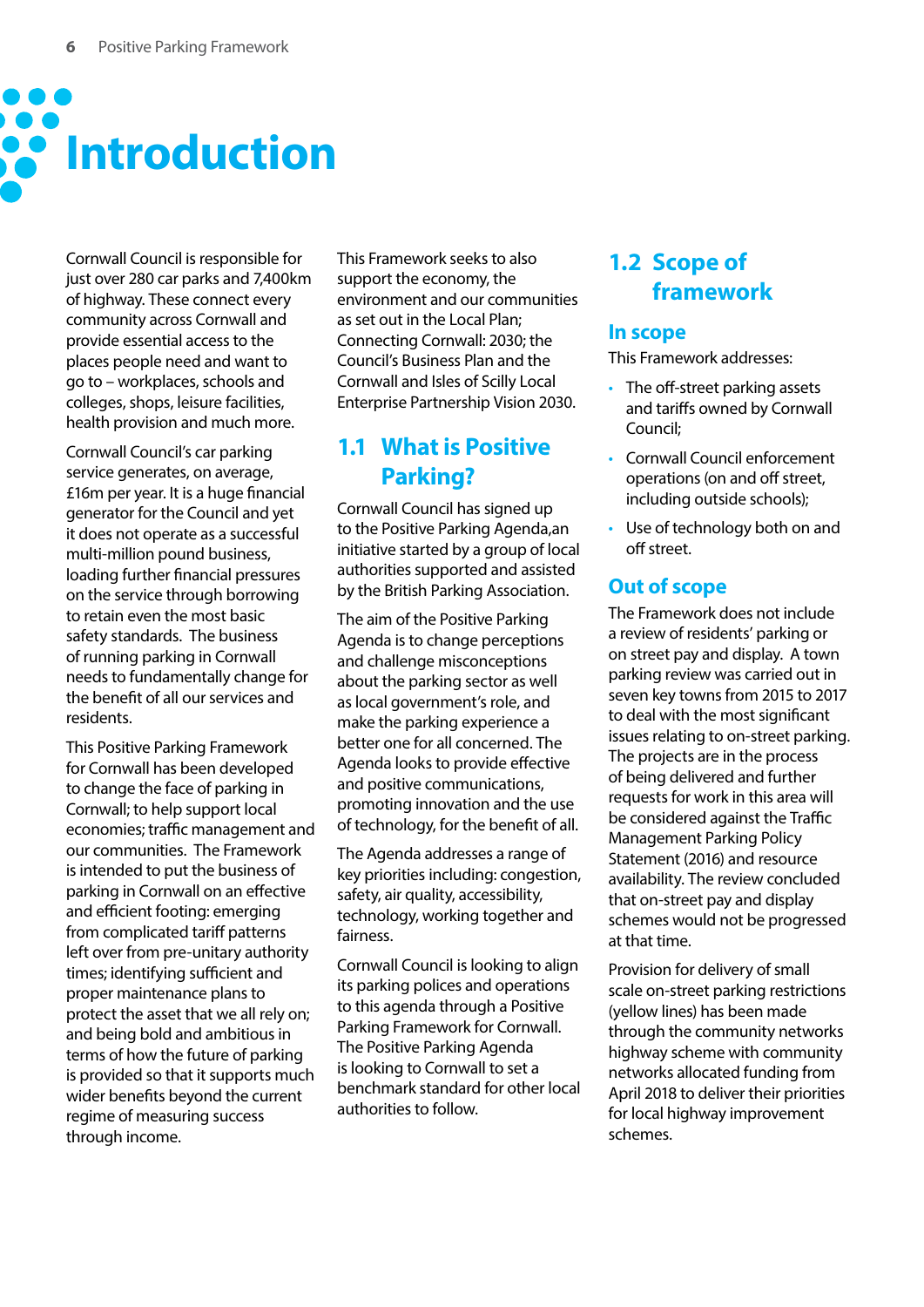#### **1.3 What is the long term goal?**

The aim of Positive Parking is to provide a framework for managing Cornwall's car parking against objectives of supporting: the economy; the environment; and our communities.

We want car parking to meet the following objectives:

| Supporting the<br>economy               | 1. | To facilitate efficient traffic management by making sure car parks are in the right<br>place, are well signed and appropriately priced.                                                                                                                                                                      |
|-----------------------------------------|----|---------------------------------------------------------------------------------------------------------------------------------------------------------------------------------------------------------------------------------------------------------------------------------------------------------------|
|                                         | 2. | To support local businesses by providing enough car parks, in the right place at the<br>right price.                                                                                                                                                                                                          |
|                                         | 3. | To support growth in housing and employment by providing enough car parking to<br>accommodate growth and manage traffic                                                                                                                                                                                       |
| Supporting the<br>environment           | 4. | To support environmental growth by adding environmental benefits when we<br>upgrade or build new car parks                                                                                                                                                                                                    |
|                                         | 5. | To encourage a modal shift where alternatives are available and greater levels of<br>active travel through the way we price car parks so they don't undercut bus and rail<br>travel, including infrastructure that encourages active travel and by locating car parks to<br>encourage healthy travel choices. |
|                                         | 6. | To contribute to the management of air quality in our towns and health of our<br>communities by using signing and pricing to encourage cars away from air pollution<br>hotspots.                                                                                                                              |
| Supporting<br>people and<br>communities | 7. | To provide an opportunity for place shaping and improved public realm by making<br>sure car parks are in the right place and considering alternative land uses for underused<br>car parks. To contribute to the Council's ambition to give local communities more say in<br>how local services are delivered. |
|                                         | 8. | To support quality of life for residents by making car parking a pleasant experience<br>that does not cause stress or tension in our communities and supports opportunities for<br>active travel.                                                                                                             |
|                                         | 9. | To operate as an efficient service of Cornwall Council by making sure we run the<br>service as a good business.                                                                                                                                                                                               |

#### **1.4 Evidence**

The Framework has drawn upon evidence from a wealth of sources including:

- extensive data held within Cornwall Council on car park usage, condition, tariffs, assets, income, role of car parks within the wider town context and wider policy context
- best practice learnt from other local authorities and experts in the field of parking on policy, tariffs, disabled badge holders and use of technology
- an Inquiry day held on 9 February 2018 with witnesses giving evidence on current operations, national parking agenda, best practice in other local authorities, role of parking in town centres, enforcement in rural areas, legal background and wider Council strategy
- an independent review undertaken by Parking Associates of the Parking Service, benchmarking the service against other authorities operating both an internal and/or external model

A list of all of the evidence reviewed as part of the development of the framework is provided at Appendix A.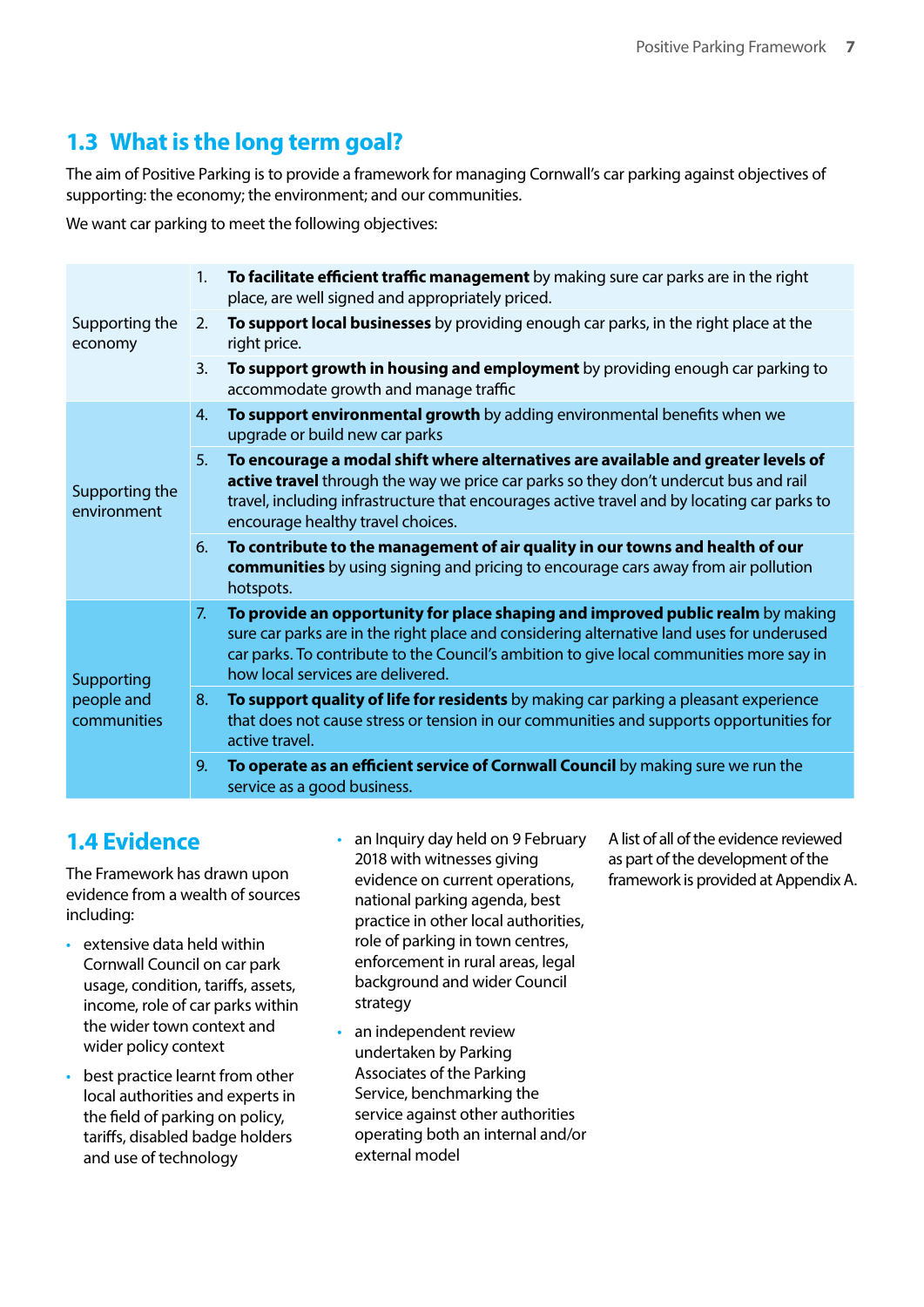# **2.0 Positive parking themes and principles**

The Positive Parking Framework for Cornwall has been structured around four key themes:

- **Assets:** the authority operates over 280 off street car parks in Cornwall.
- **Enforcement:** as of 2018, the enforcement team comprises 49 members of staff covering enforcement both on street and off street across the whole of Cornwall.
- **Tariffs:** About half of Cornwall Council's car parks are noncharging and across the other car parks, there are currently over 120 different tariffs operating.
- **Technology:** Cornwall is not making the most of opportunities available through modern technology to improve enforcement, payment methods and customer experience.

Using a broad range of evidence, each theme has been analysed and assessed, resulting in the development of 46 principles for delivering parking in Cornwall.

#### **2.1 Overarching principle**

The first principle sits above all the other themes and sets a new direction of travel for the budget setting of the parking service:

| Ref <sup>.</sup> | Principle                                                                                                                                                                                                                                                                  |
|------------------|----------------------------------------------------------------------------------------------------------------------------------------------------------------------------------------------------------------------------------------------------------------------------|
| PP1              | Future assumed parking<br>service budget is based<br>on the actual figures from<br>the previous year taking<br>into account unforeseen<br>and external events such<br>as a dip in visitor numbers<br>etc. in addition to the<br>business proposals for the<br>coming year. |

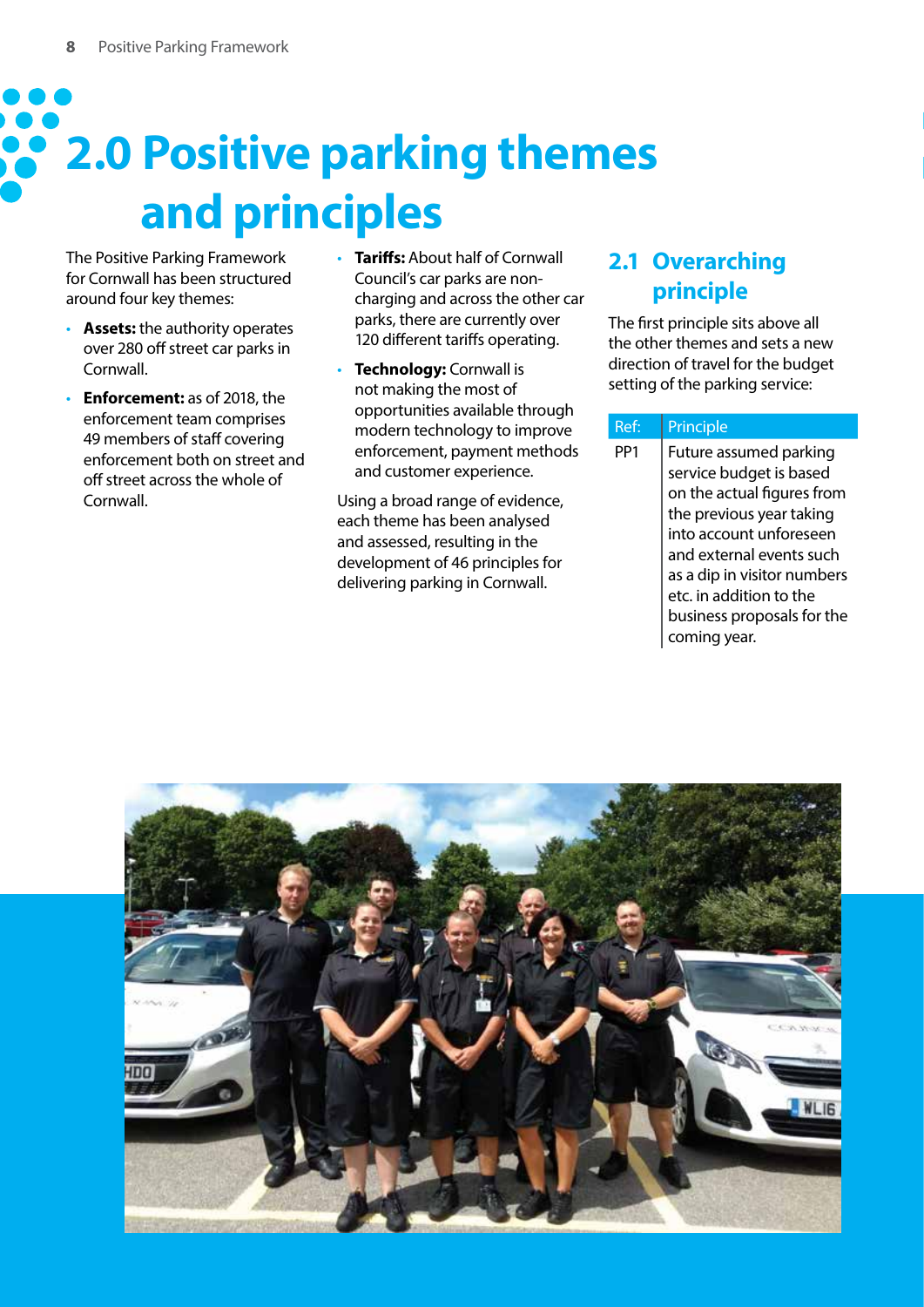

#### **3.1 Context**

Cornwall Council operates around 280 off street car parks in Cornwall.

The car parks are used by a variety of customers including residents, shoppers, commuters, tourists and local businesses. The way they are managed and the standards they meet need to reflect where they are located and who uses them.

Some of the car parks are very popular and are an essential element in a town's transport infrastructure; many are essential to support the seasonal visitor economy; others are operating at a loss and a number are sub-standard and have suffered asset failures in recent years. Some car parks are in the wrong location or could be better managed by others.

A comprehensive review of all the car parks taking into account the function of the car park, its usage, condition and role within the wider place shaping strategy for the locality has been undertaken based upon the principles below. This represents a fundamental culture change for the authority where we no longer just accept that a car park retains its function forever more. Instead we actively review the asset from a multi-discipline view and in light of Cornwall's ambitious Investment Programme to ensure that our assets are actually fit for purpose and will serve the evolution of our communities in the longer term.

A summary of the asset assessment process can be found at Appendix B. This assessment will inform future plans for each car park which may include maintaining, upgrading, relocating, devolving, developing or leasing. A flowchart for decisions related to future role of car parks is at Appendix C.

The car parks are used by a variety of customers . . . the standards they meet need to reflect where they are located and who uses them **99**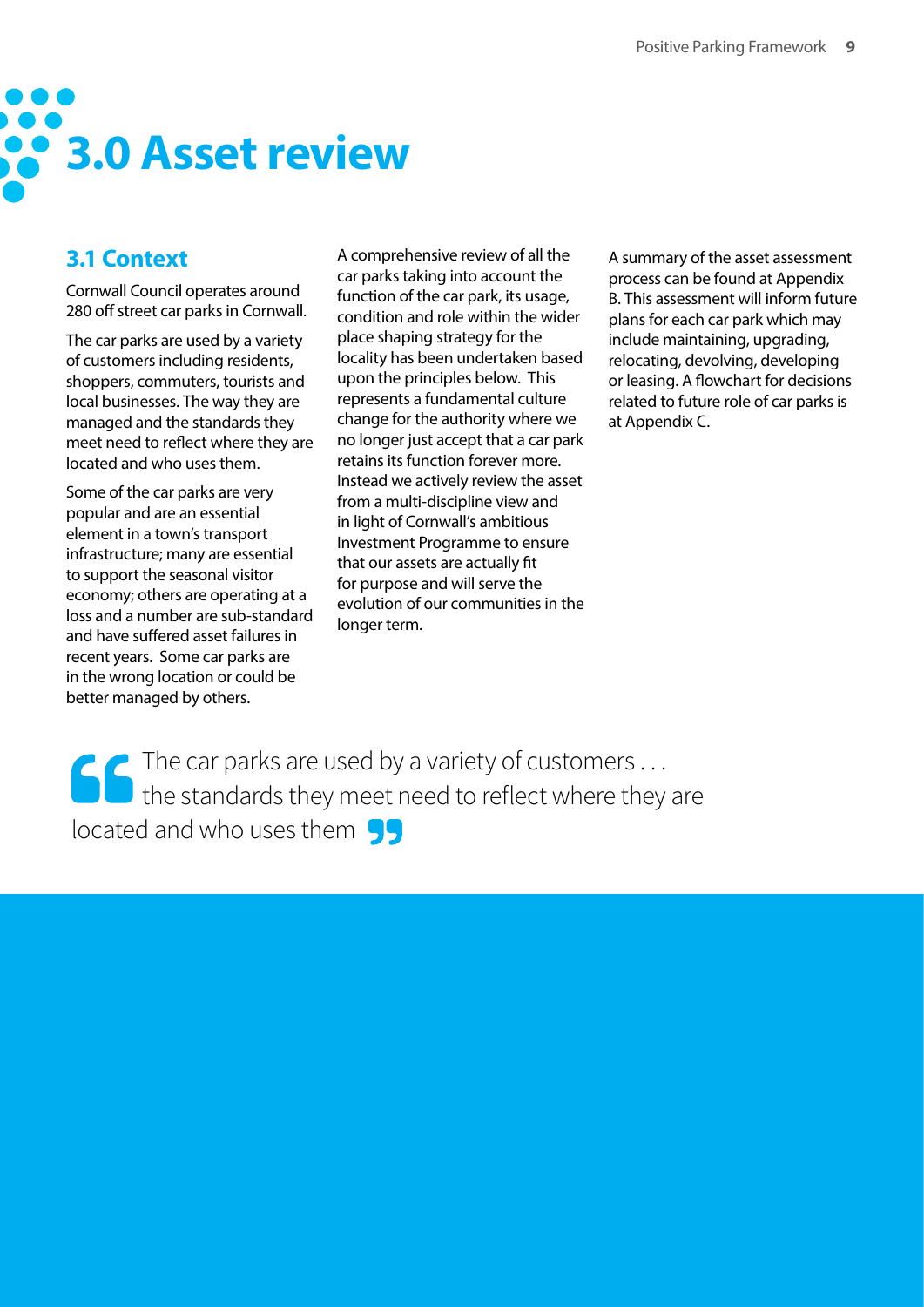#### **3.2 Asset review principles**

The principles for the asset review as part of the Positive Parking Framework for Cornwall are set out below:

| Ref: | Principle                                                                                                          | Why is this important?                                                                                                                                                                                                                                                                                                                                                                                                                                                                                                                                                                                                                                                                                                                                                                                                                                                                                                                                                                                                                                                                                                                                                                                                                                                                                            |
|------|--------------------------------------------------------------------------------------------------------------------|-------------------------------------------------------------------------------------------------------------------------------------------------------------------------------------------------------------------------------------------------------------------------------------------------------------------------------------------------------------------------------------------------------------------------------------------------------------------------------------------------------------------------------------------------------------------------------------------------------------------------------------------------------------------------------------------------------------------------------------------------------------------------------------------------------------------------------------------------------------------------------------------------------------------------------------------------------------------------------------------------------------------------------------------------------------------------------------------------------------------------------------------------------------------------------------------------------------------------------------------------------------------------------------------------------------------|
| A1   | Review town centre car parks in<br>context of future development,<br>growth and supporting urban<br>environment    | Where a car park is located can define how a town centre is used both<br>by circulating car movements and by the pedestrian access to and from<br>the car park itself. Car parks can define streets not just in their physical<br>structure but by how they are accessed, by enabling more aesthetic and<br>economic generators to utilise the space above and around the parking<br>spaces. They can give an initial view to the visitor of the town centre<br>offer providing a 'gateway', according to the British Parking Forum. They<br>demonstrate to the customer that while car access is important, what the<br>town centre has to offer and the ease of access for the pedestrian is more<br>important. The parking service to date has been charged with operating<br>and squeezing income from existing assets that may have suited the<br>town centre years ago but do not reflect the ambition of the town in<br>the future. This review represents one of the most fundamental and<br>important pieces of work of the Positive Parking review given its impact<br>on our towns and communities. Initial longer term parking proposals<br>have been mapped out by a multi-discipline officer team and these will<br>continue to be developed as part of town Place Shaping groups going<br>forward. |
| A2   | Charging car parks to be<br>categorised as 'Gold'; 'Silver';<br>'Bronze' relating to facilities and<br>maintenance | Car parks should be ranked according to current and potential usage<br>and value to their town centre. A customer using a gold standard car<br>park should expect a wider range of facilities and standards than the<br>basic minimum. This car park will also be prioritised for maintenance<br>similar to the Highways hierarchy. A 'bronze' car park will have an up to<br>date condition survey and will be in a safe condition. 'Gold' car parks<br>will have a variety of additional pre-defined features including, where<br>appropriate, lighting up to British Standards, clearly marked out bays,<br>managed traffic flows and CCTV equipment in place. 'Silver' car parks will<br>bridge the gap between these two standards. Having specific standards<br>in place helps achieve some of the main factors that parking should<br>consider when being provided in a Town Centre setting as indicated by<br>the British Parking Forum, namely the provision of secure and quality<br>facilities.                                                                                                                                                                                                                                                                                                        |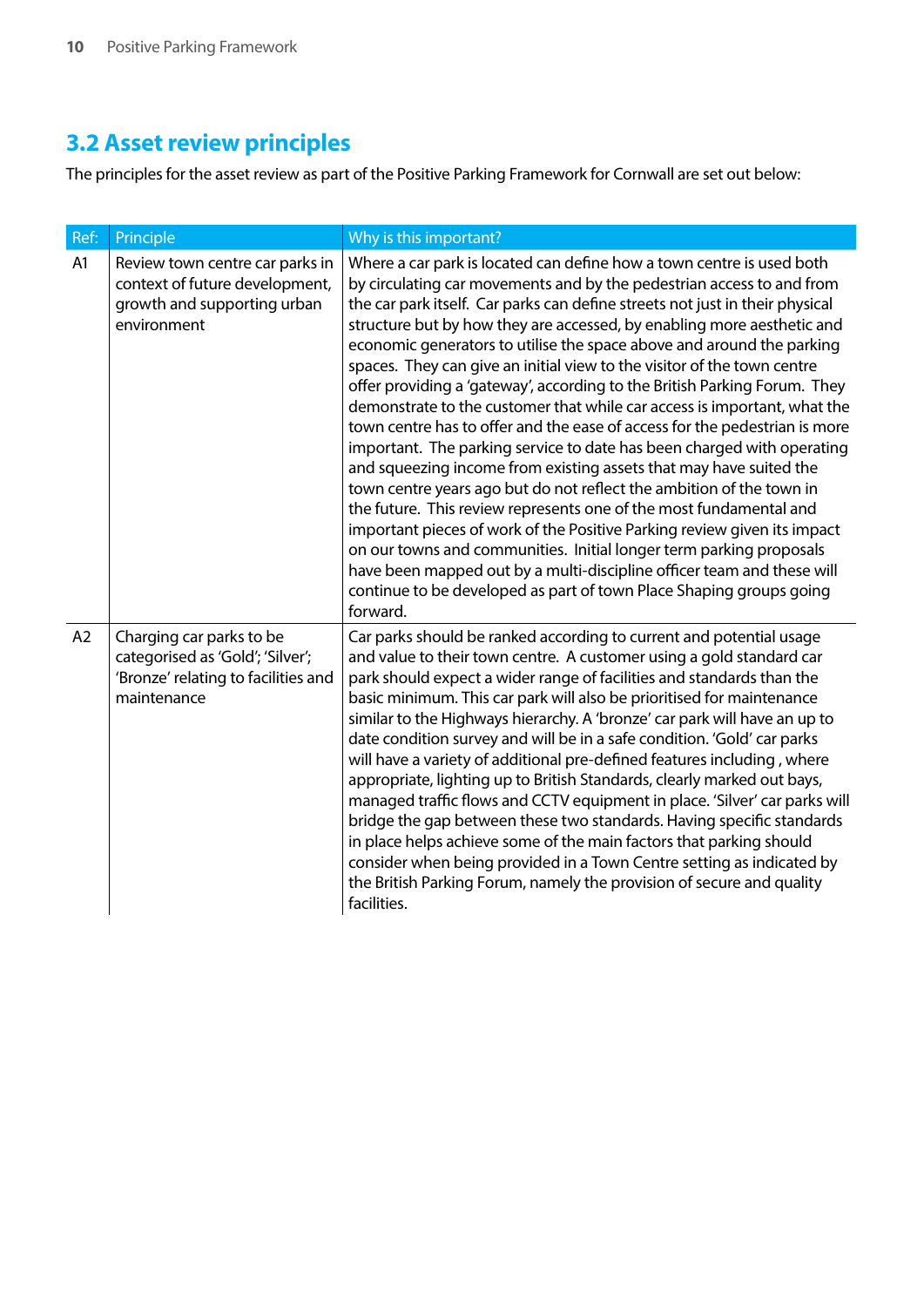| Ref:           | Principle                                                                       | Why is this important?                                                                                                                                                                                                                                                                                                                                                                                                                                                                                                                                                                                                                                                                                                                                                                                                                                                                                                                                                                                                                                                                                                                                                                                                                                                                                                                                                                                                                                                                                                                                                                                                         |
|----------------|---------------------------------------------------------------------------------|--------------------------------------------------------------------------------------------------------------------------------------------------------------------------------------------------------------------------------------------------------------------------------------------------------------------------------------------------------------------------------------------------------------------------------------------------------------------------------------------------------------------------------------------------------------------------------------------------------------------------------------------------------------------------------------------------------------------------------------------------------------------------------------------------------------------------------------------------------------------------------------------------------------------------------------------------------------------------------------------------------------------------------------------------------------------------------------------------------------------------------------------------------------------------------------------------------------------------------------------------------------------------------------------------------------------------------------------------------------------------------------------------------------------------------------------------------------------------------------------------------------------------------------------------------------------------------------------------------------------------------|
| A <sub>3</sub> | Pay on Foot systems installed in<br>'Gold' and 'Silver' car parks               | Pay on Foot technology enables customers to spend the time they<br>want in the town centre without having to rush back to the car park<br>to avoid penalty. They pay for the time they have used as opposed<br>to having to guess what time they may need at the start of their visit.<br>The customer doesn't have to worry about having the correct change<br>or understanding tariff bands at the start of their visit. For retailers<br>this supports the shopping experience. For the car parking service,<br>evidence has also shown that Pay on Foot technology can increase the<br>income from a car park on average by as much as 15%. There are also<br>huge benefits to enforcement in adopting this approach (ref E1). Only<br>30% of PCN income comes from off street reflecting the difficulty of<br>utilising limited resources across 133 charging off street assets. Of this<br>30%, around 30% of officer time is spent in our top revenue producing<br>car parks. 'Check in' and 'check out' facilities could also be introduced<br>to further enhance pay on foot technologies. Customers can use their<br>credit / debit card to identify themselves on arrival, then return to the<br>machine before departure. Using the same card enables the machine<br>to calculate the fee, process payment and "check out" the vehicle. This<br>removes the need for customers to estimate their stay length on arrival.<br>A similar process can be used with pay by app. This approach has been<br>successfully piloted at a number of Councils across the UK including<br>Newcastle, Lichfield and Basingstoke. |
| A4             | Review opportunities for<br>underutilised car parks:<br>devolve, develop, lease | The parking service must be efficient and effective and provide a service<br>that is required and used. There are a number of assets that currently<br>cost more to operate than the income they generate and the usage is<br>extremely low. The service must review these assets in the context of<br>local community need, the opportunity for devolving the asset and/<br>or whether the land could be developed for local housing or other use.<br>There are currently approximately 100 car parks that run at a negative<br>deficit to the Council. Additionally it has been suggested that a high<br>number of parking spaces alone does not necessarily lead to a greater<br>level of economic growth. The number of parking spaces available needs<br>to be relative to the place itself. An asset matrix has been developed<br>which assesses all car parks from a socio-economic point of view. A<br>variety of factors are taken into account including the number of spaces<br>available, the most recent revenue figures, its impact on the nearest<br>shopping area etc. The matrix calculates a score for each attribute which<br>is then given a weighting in line with current Council priorities. Some<br>research has suggested that in some instances retailers overestimate the<br>number of visitors who travel to shopping areas by car. This perception<br>can often lead to an unbalanced favouritism to more parking provisions<br>than is actually required.                                                                                                                                        |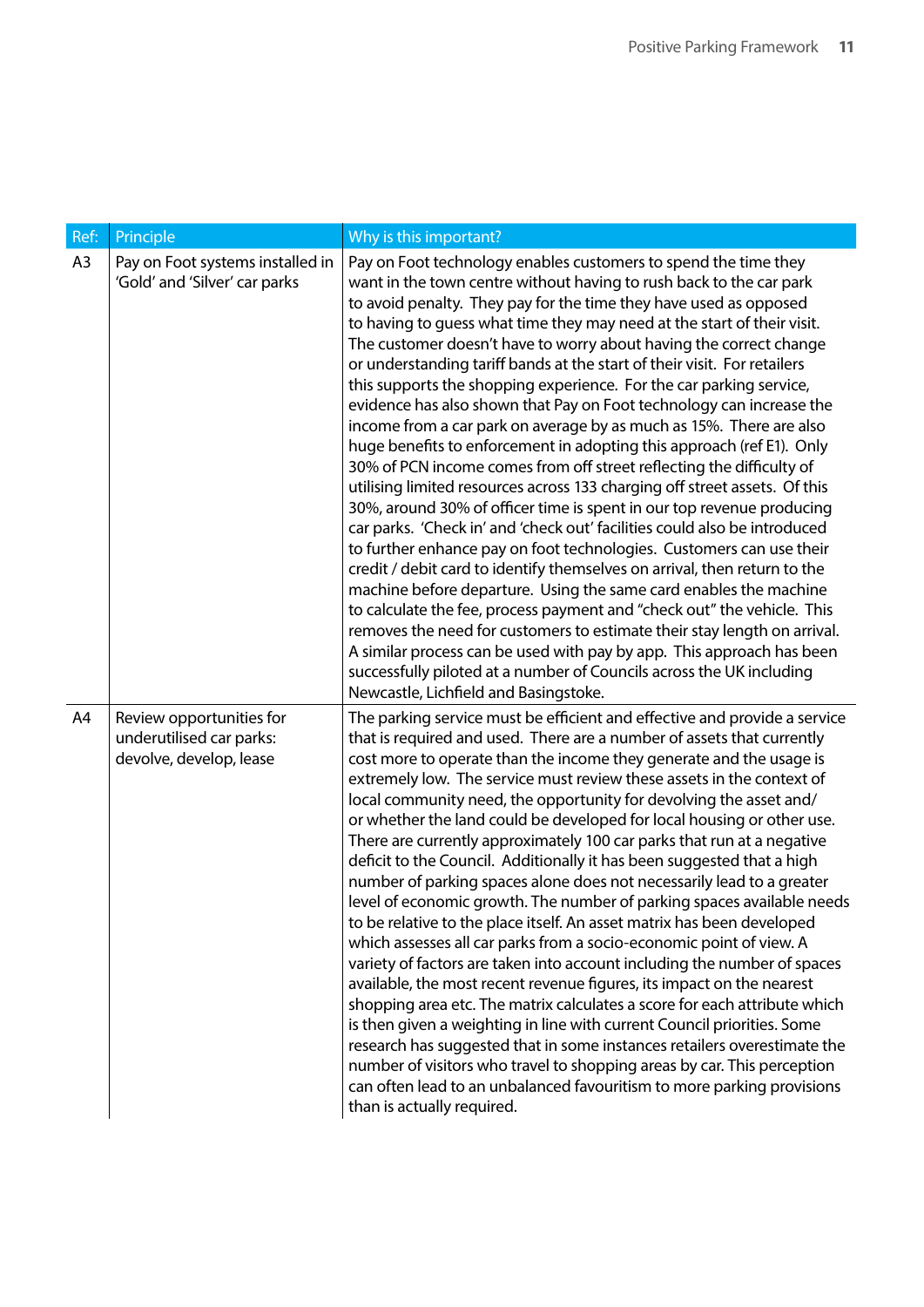| Ref:           | Principle                                                                                                                                                                    | Why is this important?                                                                                                                                                                                                                                                                                                                                                                                                                                                                                                                                                                                                                                                                                                                                                                                                                                                                                                                                                                                                       |
|----------------|------------------------------------------------------------------------------------------------------------------------------------------------------------------------------|------------------------------------------------------------------------------------------------------------------------------------------------------------------------------------------------------------------------------------------------------------------------------------------------------------------------------------------------------------------------------------------------------------------------------------------------------------------------------------------------------------------------------------------------------------------------------------------------------------------------------------------------------------------------------------------------------------------------------------------------------------------------------------------------------------------------------------------------------------------------------------------------------------------------------------------------------------------------------------------------------------------------------|
| A <sub>5</sub> | Develop an Asset Management<br>Plan for all our car parks<br>that supports the Corporate<br>Landlord approach and will be<br>supported by a Parking Service<br>business case | Our car park assets are a valuable commodity to our communities and<br>town centres and represents a significant business to the Council. Yet,<br>currently the business does not budget for long term asset maintenance<br>(other than bare minimum maintenance such as repainting lines) Car<br>parks are currently inspected on a 3, 6, or 12 month basis, depending<br>on their proximity to town centres and the savings that they produce.<br>These inspections and maintenance costs equate to over £1m per<br>annum. When a serious maintenance issue arises (such as structural<br>deficiency), the car park has to be closed while the service requests to<br>borrow capital with the borrowing charges added to the income target.<br>We want to ensure that our car parks are safe and well maintained and<br>not prone to long periods of closure. Once the service is able to baseline<br>the condition of the assets, a business case will be developed to support<br>bringing them up to a minimum standard. |
| A <sub>6</sub> | Develop robust business plans<br>that support the investment<br>in our retained asset through<br>the income released from the<br>disposal of redundant sites.                | The improvements that we have set out for our parking assets are<br>anticipated to support increased use and therefore income. The<br>improvements can be expedited if Cabinet support the retention of<br>any capital receipts from sale of an asset to be reinvested into other car<br>parks.                                                                                                                                                                                                                                                                                                                                                                                                                                                                                                                                                                                                                                                                                                                              |
| A7             | Premium, short stay spaces<br>within shortest distance to<br>shops                                                                                                           | Short stay visitors and shoppers are looking for accessible, convenient<br>spaces so that the journey from the car park is not a detriment to their<br>visit and can compete with the out of town supermarket. Where town<br>centre car park asset allows, the long stay commuter spaces should<br>be consolidated further from the centre. This also has the benefit of<br>managing peak traffic demand on the network. This won't suit the<br>geography of all of our towns but is obvious in St Ives for example where<br>the current long stay spaces at The Island and Station Car Parks draw car<br>movements in the peak through the town. Additionally there is a wealth<br>of research which concludes that free or even cheap parking results<br>in capacity saturation which has a negative impact upon economic<br>development within towns.                                                                                                                                                                     |
| A <sub>8</sub> | Basic minimum standards for<br>charging car parks                                                                                                                            | Our customers should expect as a minimum: clear signage, clear parking<br>bay lines, working machines, litter free, smooth surface, clear walkways.<br>This should support the environment within which the car park sits.                                                                                                                                                                                                                                                                                                                                                                                                                                                                                                                                                                                                                                                                                                                                                                                                   |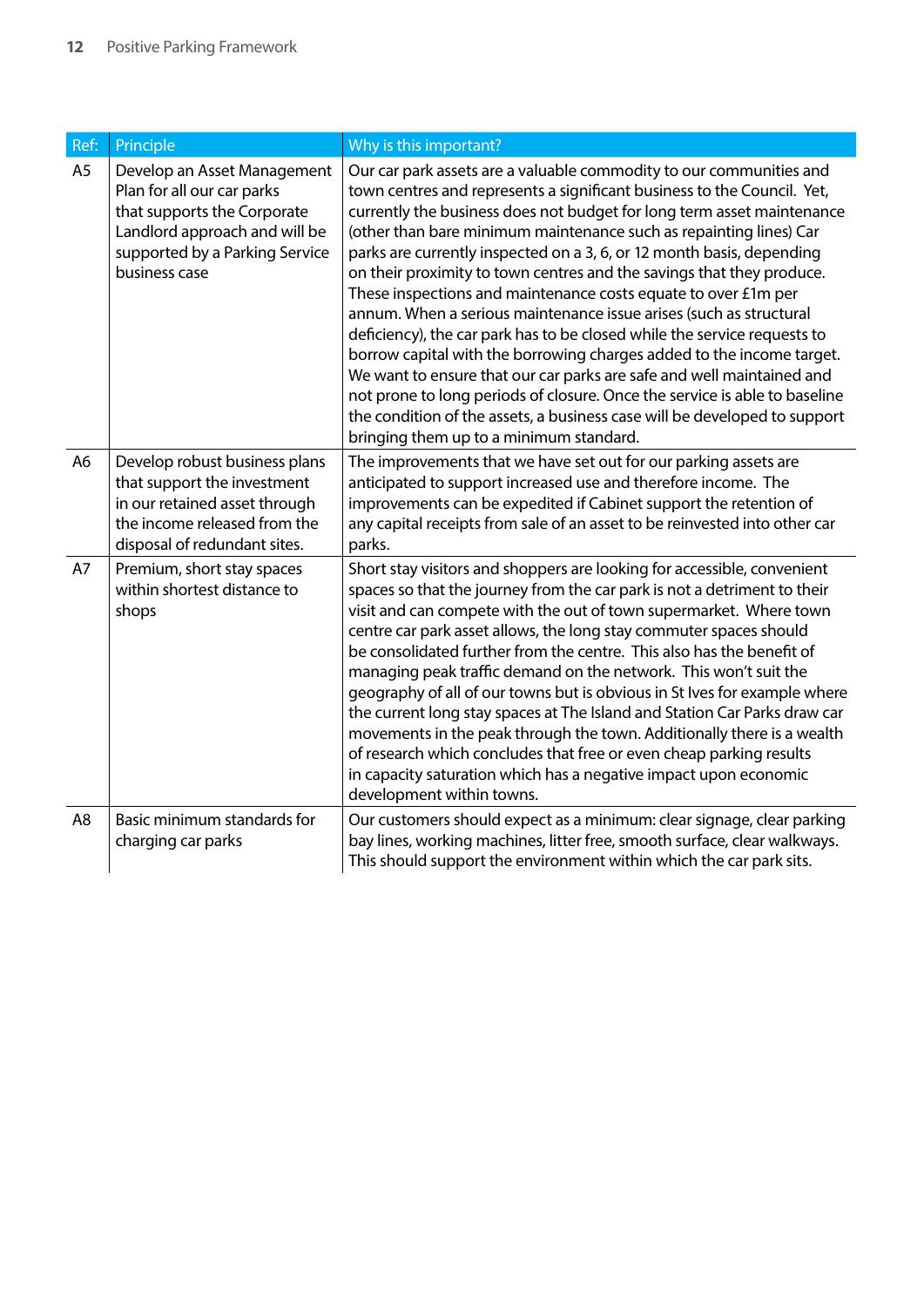| Ref:           | Principle                                                                                                                                                                                                         | Why is this important?                                                                                                                                                                                                                                                                                                                                                                                                                                                                                                                                                                                                                                                                                                                                                                                                                                                                                                                                                                                                                                                       |
|----------------|-------------------------------------------------------------------------------------------------------------------------------------------------------------------------------------------------------------------|------------------------------------------------------------------------------------------------------------------------------------------------------------------------------------------------------------------------------------------------------------------------------------------------------------------------------------------------------------------------------------------------------------------------------------------------------------------------------------------------------------------------------------------------------------------------------------------------------------------------------------------------------------------------------------------------------------------------------------------------------------------------------------------------------------------------------------------------------------------------------------------------------------------------------------------------------------------------------------------------------------------------------------------------------------------------------|
| A <sub>9</sub> | Review network signage to<br>support access to car parks                                                                                                                                                          | The signage on our network must give clear direction to the driver in<br>terms of long stay/short stay car parks, utilise VMS where applicable to<br>prevent unnecessary traffic movements in our town centre. The use of<br>such signage is recommended by the British Parking Forum. Signage<br>should be considered holistically with links to pedestrian routes and<br>rights of way. Cormac were commissioned in 2016 to review the<br>directional signage to all long and short stay car parks across our major<br>towns. This resulted in signage packages being developed to improve<br>directional signage to the car parks, which were subsequently consulted<br>upon with local members, town and parish councils. Following the<br>consultation and feedback received, works packages have been<br>developed, in readiness for the capital being made available. All VMS<br>systems will be fully integrated into car park data gathering / analytics<br>where possible. The same system should also be driving interfaces for<br>the deployment of enforcement. |
| A10            | Review off street car park<br>signage and messaging<br>to improve legibility and<br>'welcome'                                                                                                                     | Consistent messaging and branding. Welcoming, clear signage for<br>customers possibly linking to 'One Public Transport' brand. Also review<br>the opportunity to explain to customers what the car park charges<br>are used to support. TRL research has suggested that there are more<br>important factors which limit car travel other than the cost of parking.                                                                                                                                                                                                                                                                                                                                                                                                                                                                                                                                                                                                                                                                                                           |
| A11            | Continue to work with, and<br>support, Town and Parish<br>Councils, Chambers of<br>Commerce and BIDS in order to<br>try to facilitate requests for use<br>of the Council's parking assets<br>throughout the year. | Explore options for generating an increase in income on a profit share<br>basis where partners are working together to support additional, new<br>events that would increase the use of the parking facilities over and<br>above that which is currently the case                                                                                                                                                                                                                                                                                                                                                                                                                                                                                                                                                                                                                                                                                                                                                                                                            |
| A12            | Enable consistent contactless<br>payment systems in all charging<br>car parks                                                                                                                                     | While it is accepted that many people will still want and need to pay<br>for their parking using coins; we will enable contactless card payment<br>in the majority of our car parks. This reflects the move to contactless<br>payment through the One Public Transport system and provides an<br>alternative, easy mechanism of payment for the customers who wish to<br>use it. It also minimises vandalism, maintenance and re-programming<br>issues associated with coin machines. The introduction of contactless<br>payments on buses in Cornwall saw a 26% switch from cash payments<br>within 8 weeks. This is the fastest growing introduction of contactless in<br>the country.                                                                                                                                                                                                                                                                                                                                                                                     |
| A13            | Include infrastructure in car<br>parks that encourages active<br>travel                                                                                                                                           | Active travel (walking and cycling) is an important element within<br>healthy lifestyles. By putting in cycle parking provision and signing<br>walking and cycling routes from car parks to key destinations, people<br>will find it easier to choose to walk and cycle as part of their journey.                                                                                                                                                                                                                                                                                                                                                                                                                                                                                                                                                                                                                                                                                                                                                                            |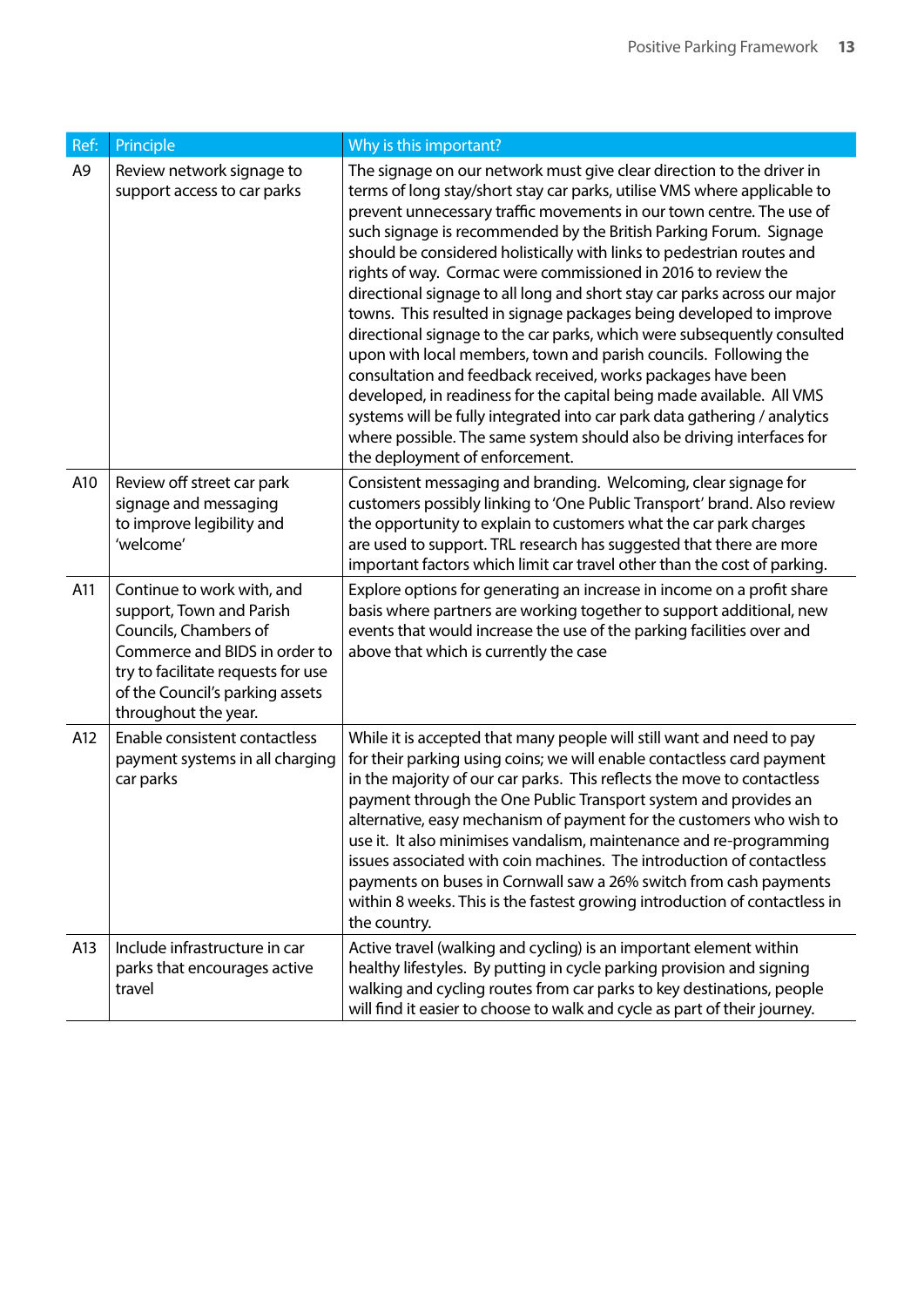

#### **4.1 Context**

About half of Cornwall Council's car parks are currently non-charging and across the other car parks, there are currently over 120 different tariffs operating. While having individual tariffs in place across all assets does allow for localised issues to be taken into account, having a large amount of tariff variation adds complication and costs to the service, which are passed onto

car park users. Although 2018 has seen the first tariff rise in two years, in a limited number of car parks, historically there has been a pattern of annual price increases across all car parks. The perception of these price rises has often focused on surplus revenue generated to 'balance the books' rather than taking into account the need to ensure operating costs are met and parking tariffs reflect the local context.

However, in accepting the Positive Parking agenda it is acknowledged that the balance of tariff setting must be readdressed to take into account the overarching impact the assets have on both the economic and environment growth, or indeed degradation, of our towns. A series of principles are set out in order to provide accountability and transparency for the tariffs that are put in place. A summary of the tariff bands that have been developed based upon these principles is at Appendix D.

#### **4.2 Tariff principles**

| Ref: | Principle                                               | Why is this important?                                                                                                                                                                                                                                                                                                                                                                                                                                                                                                                                                                                                                                                                                                                                                                                                                                                                                                                                                                                                                                                                                                                                                                                                                                                                          |
|------|---------------------------------------------------------|-------------------------------------------------------------------------------------------------------------------------------------------------------------------------------------------------------------------------------------------------------------------------------------------------------------------------------------------------------------------------------------------------------------------------------------------------------------------------------------------------------------------------------------------------------------------------------------------------------------------------------------------------------------------------------------------------------------------------------------------------------------------------------------------------------------------------------------------------------------------------------------------------------------------------------------------------------------------------------------------------------------------------------------------------------------------------------------------------------------------------------------------------------------------------------------------------------------------------------------------------------------------------------------------------|
| T1   | Review applicability of tariff<br>bands across Cornwall | There are currently over 120 different tariff bands across Cornwall. This<br>leads to various operational issues when tariffs have to be changed,<br>such as costly new signage, new tariff files being loaded to the<br>machines, operational costs to fit these, and it makes it more difficult<br>for our customers to understand tariffs due to the fact that they vary<br>so widely from town to town. Previous tariff reviews have attempted<br>to standardise prices across the entirety of Cornwall; while this can be<br>beneficial in some respects it fails to take into account that varying<br>localised need and influences on the individual car parks. Transport<br>Research Laboratory research has highlighted the fact that parking<br>charges can be correlated to the level and quality of service provided<br>in an area e.g. an area with a quality mix of retail provisions would<br>attract more visitors than other areas even if these had no charges in<br>place. It is further suggested by Transport Research Laboratory that it is<br>retailers that object to parking prices rather than shoppers themselves.<br>An effective, evidenced based tariff band proposal will be proposed for<br>2019-20. This will include consideration of principles T2-T7 below. |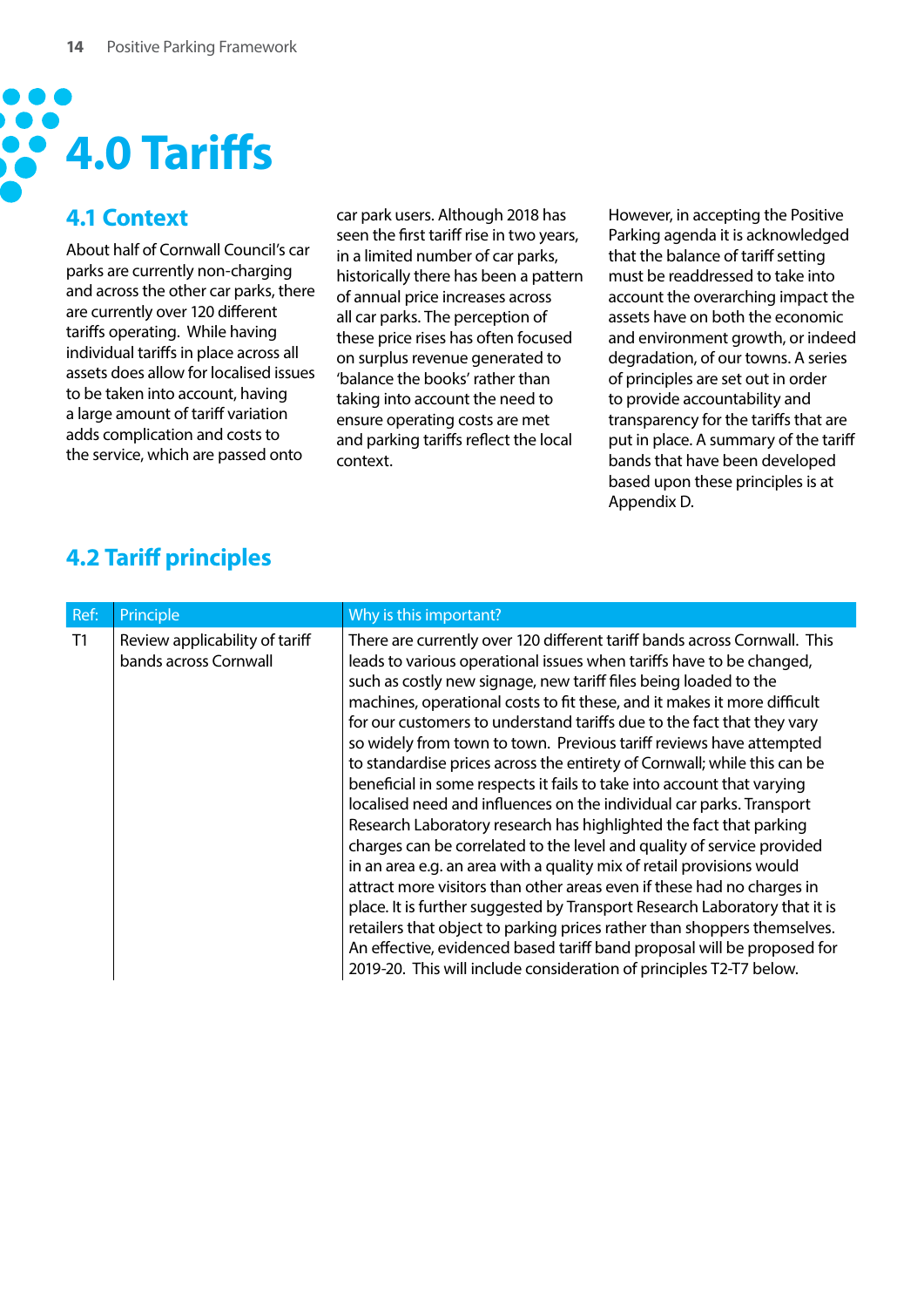| Ref:           | Principle                                                                                                              | Why is this important?                                                                                                                                                                                                                                                                                                                                                                                                                                                                                                                                                                                                                                                                                                                                                                                                                                                                                                                                                                                                                                                                                |
|----------------|------------------------------------------------------------------------------------------------------------------------|-------------------------------------------------------------------------------------------------------------------------------------------------------------------------------------------------------------------------------------------------------------------------------------------------------------------------------------------------------------------------------------------------------------------------------------------------------------------------------------------------------------------------------------------------------------------------------------------------------------------------------------------------------------------------------------------------------------------------------------------------------------------------------------------------------------------------------------------------------------------------------------------------------------------------------------------------------------------------------------------------------------------------------------------------------------------------------------------------------|
| T <sub>2</sub> | Public transport price and<br>availability, in particular Park<br>and Ride, to be a consideration<br>in tariff setting | A fundamental role of car parks is the direction and management of<br>traffic within a particular place; as such the location and usage of a<br>car park asset can have an impact on the overall traffic management<br>workings of a place. In order to promote alternative transport modes<br>car park tariffs need to be priced in accordance to the available public<br>transport offers. For example to encourage the use of Park & Ride sites<br>the cost of off-street car parks in associated towns / cities would need<br>to be comparatively higher. It would be difficult to promote alternative<br>methods or public transport when off-street car parks and the use of<br>private vehicles remains the cheapest option for most people. When<br>setting the tariff bands, as included in T1, the price would be set so those<br>wishing to make use of long-stay parking are encouraged to utilise 'out<br>of town' offerings. The Positive Parking Framework would therefore have<br>to align itself with the costs of public transport networks and the One<br>Public Transport system. |
| T <sub>3</sub> | Economic baseline indicators<br>reflecting health of town<br>centre, to be a consideration in<br>tariff setting        | Tariffs of off-street car parks need to take into consideration the<br>availability of alternative parking provision, both on-street as well as<br>off-street private providers. The availability and usage of this alternative<br>provision must be taken into account as there is a risk that alternatives<br>can be sought if prices in Council maintained assets are increased<br>preventing reduced traffic volumes and promotion of alternative uses. In<br>order to prevent any unforeseen impacts of making tariff changes in the<br>future key indicators and data needs to be collected at regular intervals<br>so that economic activity can be measured. This will be also be a key<br>topic in the parking stakeholder group. The level of car parking provision<br>should take into consideration the level of spending between groups<br>who travel by different means. E.g. research has suggested that those<br>travelling by public transport or walking are increasingly likely to visit<br>more shops and spend more overall compared to those arriving by car.                   |
| T <sub>4</sub> | Traffic network demand above<br>Cornwall daily average to be a<br>consideration in tariff setting                      | The pull factor of car parks especially in larger towns needs to be fully<br>appreciated and understood when setting the tariffs for that car park<br>asset. Whilst the Council does not wish to discourage users from utilising<br>parking provision in villages, towns or cities the impact of these assets on<br>traffic flows needs to be managed. It can be assumed that these impacts<br>would be greater in locations that have a higher number of overall car<br>park assets, especially if these are large in size, and as such the tariffs<br>should be set in such a way to redirect as many longer stays further away<br>from the town centres. This may therefore require the introduction of<br>tariff banding structure that is reflective of the geographical location of<br>the asset.                                                                                                                                                                                                                                                                                               |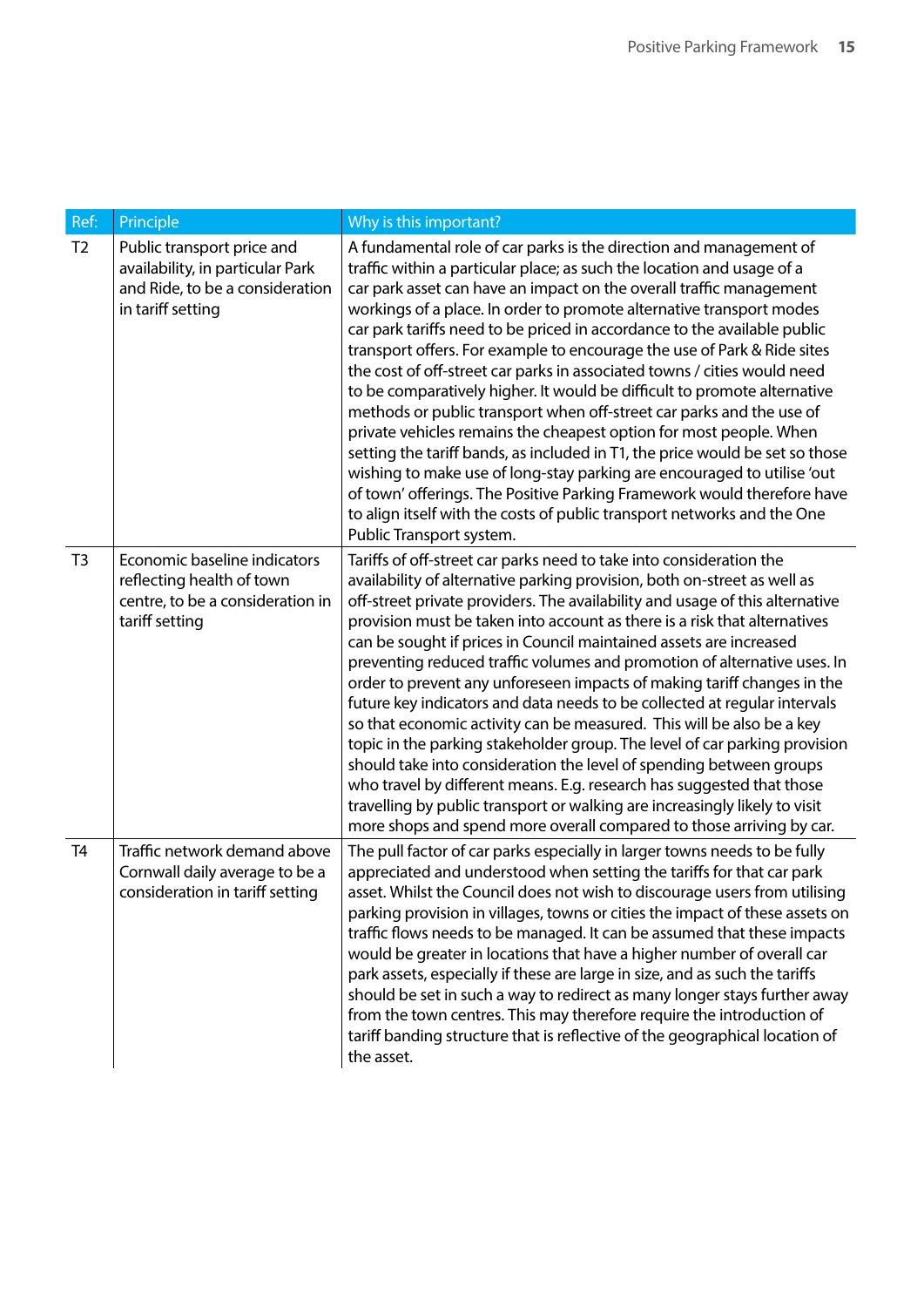| Ref:           | Principle                                                                                                | Why is this important?                                                                                                                                                                                                                                                                                                                                                                                                                                                                                                                                                                                                                                                                                                                                                                                                                                                                                                                                                                                                                                                                                   |
|----------------|----------------------------------------------------------------------------------------------------------|----------------------------------------------------------------------------------------------------------------------------------------------------------------------------------------------------------------------------------------------------------------------------------------------------------------------------------------------------------------------------------------------------------------------------------------------------------------------------------------------------------------------------------------------------------------------------------------------------------------------------------------------------------------------------------------------------------------------------------------------------------------------------------------------------------------------------------------------------------------------------------------------------------------------------------------------------------------------------------------------------------------------------------------------------------------------------------------------------------|
| T <sub>5</sub> | Air quality management areas<br>to be a consideration in tariff<br>setting                               | Directly linking to the amount of traffic using the network is the amount<br>of pollution that is produced and therefore the overall air quality<br>level. Further consideration needs to be given when either setting or<br>reviewing the off-street car park tariffs as to whether the asset is located<br>within an air quality management area. Consideration should be given<br>to potentially increasing the tariffs for assets that are in such areas as the<br>impact of traffic accessing them would further compound to reduced<br>air quality at the detriment of local residents. The tariffs for 18-19 in<br>Truro factored this and the availability of the Park and Ride as a key<br>consideration. Air quality will also be considered as part of signage and<br>place shaping.                                                                                                                                                                                                                                                                                                          |
| T <sub>6</sub> | Location in relation to town<br>centre to be a consideration in<br>tariff setting                        | The exact location of the car park asset in relation to the place as well as<br>any places of interest needs to be taken into account as this would have<br>a direct impact on the amount of traffic on the network. As a rule car<br>parks furthest from town centres should be cheaper than those prime<br>assets in close proximity to the centre. This principle directly links to<br>principle A7 which looks to provide certain provision for particular uses<br>at specific locations. In combination both of these principles will assist<br>with traffic management as a whole. This principle also supports healthy<br>lifestyles by encouraging walking from car parks which are further away<br>from the final destination.                                                                                                                                                                                                                                                                                                                                                                  |
| T <sub>7</sub> | Parking demand<br>and underutilised<br>capacity(85%:15% rule) to be a<br>consideration in tariff setting | It should be acknowledged that parking charges are required to manage<br>not only traffic flows but also the levels of usage within parking facilities.<br>While there is an assumption that free parking would ultimately benefit<br>an area, this is rarely the case. Areas whereby parking is free are likely<br>to be fully occupied at all times often not by those visiting the area but<br>rather by commuters leaving the car all day. As such there would be little<br>in the way of parking turnover meaning that fee parking provides spaces<br>for those who are making visits for social and recreational purposes. The<br>lack of available parking spaces would act as a deterrent from making<br>such further visits and therefore could impact the level of<br>inward investment and general spending in the area as a whole.<br>It is generally suggested that there should be at least 15% of the total<br>number of spaces free for such visits to stimulate and encourage<br>economic growth. This turnover is only possible through the setting of<br>appropriate parking tariffs. |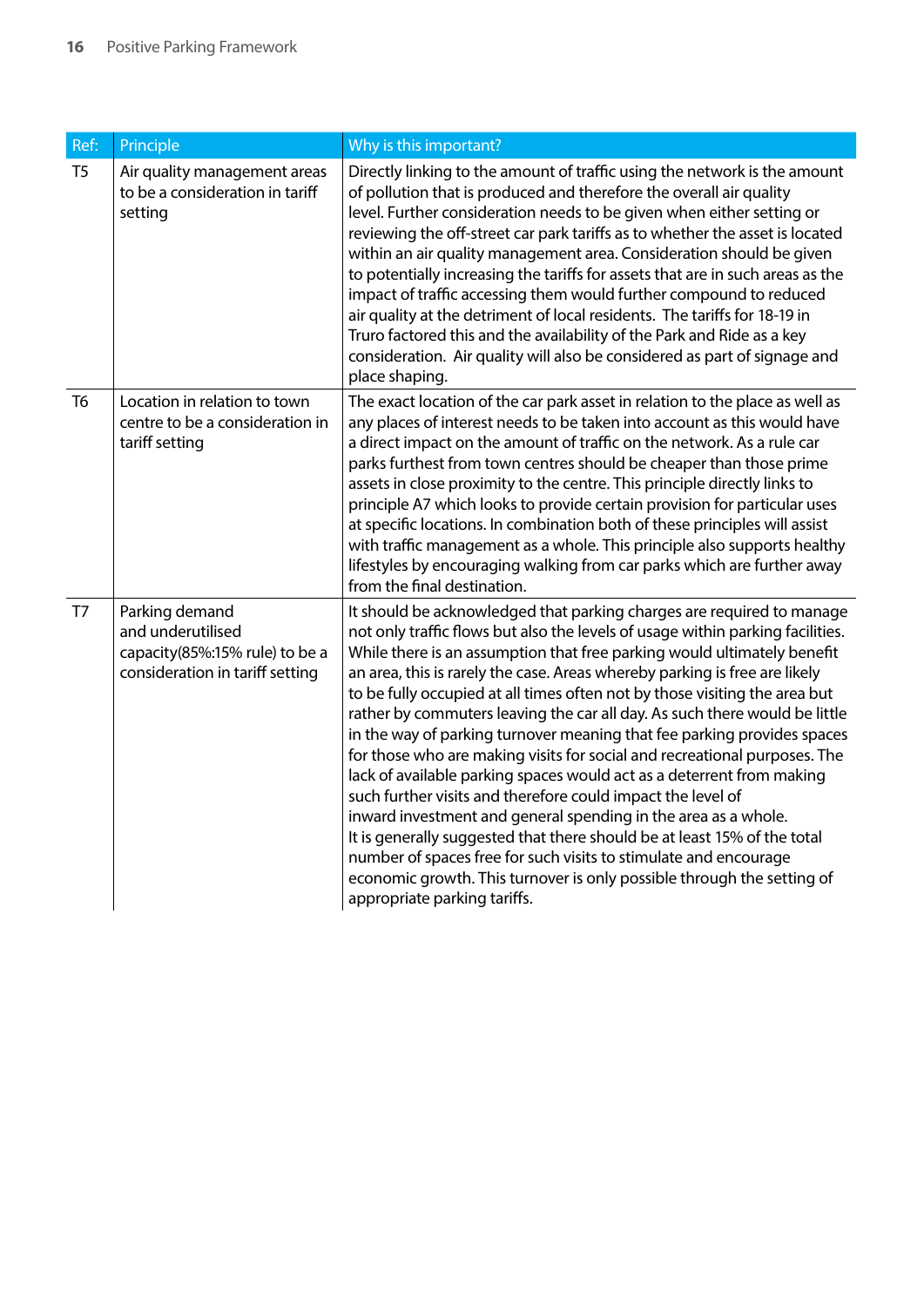| Ref:            | Principle                                                                                                                                  | Why is this important?                                                                                                                                                                                                                                                                                                                                                                                                                                                                                                                                                                                                                                                                                                                                                                                                                                                                                                                                                                       |
|-----------------|--------------------------------------------------------------------------------------------------------------------------------------------|----------------------------------------------------------------------------------------------------------------------------------------------------------------------------------------------------------------------------------------------------------------------------------------------------------------------------------------------------------------------------------------------------------------------------------------------------------------------------------------------------------------------------------------------------------------------------------------------------------------------------------------------------------------------------------------------------------------------------------------------------------------------------------------------------------------------------------------------------------------------------------------------------------------------------------------------------------------------------------------------|
| T <sub>8</sub>  | Reserved spaces to be charged<br>in three tiers and annual<br>increase in line with inflation<br>(market value review every five<br>years) | Reserved parking spaces within off-street car park assets should be<br>considered a premium product / facility, the cost of which should be<br>reflective of the demand held for that particular asset. A tier charging<br>system should be introduced or considered so that the price of a<br>reserved parking space is also a reflection of what the space is being<br>used to support e.g. resident or business. Categories of such spaces<br>could include short stay spaces close to the town / city centres, long<br>stay spaces for shoppers / visitors located further away from town<br>/ city centres and long stay spaces for residents who cannot be<br>accommodated through on-street parking provision. While reserved<br>spaces should be considered a premium, they should be priced to<br>encourage their usage to reduce the number of unnecessary vehicle<br>trips by those searching for a parking space and to increase the<br>efficiency of overall traffic movements. |
| T <sub>9</sub>  | All Council-owned free car<br>parks to be reviewed in<br>terms of whether a charge is<br>necessary and appropriate                         | Every Council owned car park has a business rate and maintenance<br>charge associated with it. It provides a service to the community and<br>a tariff charge should be applied in recognition of this. There will be<br>some exceptions where the payment system will be difficult to install<br>(e.g. remote beach car park) but generally, if the car park is used and we<br>are retaining the asset then we should be making a charge to assist with<br>these costs. There are currently around 100 free car parks, which operate<br>at a deficit to the Council.                                                                                                                                                                                                                                                                                                                                                                                                                         |
| T <sub>10</sub> | Develop a comprehensive<br>marketing plan to raise the<br>profile of the numerous<br>parking products available.                           | In order to make the overall parking service attractive to the end<br>users more attractive products need to be established and effectively<br>marketed to target audiences. For example the sale of annual or 3 &<br>6 monthly season tickets will offer the option of staggered payments<br>to spread the full cost over a set period of time. Doing so may well<br>encourage the sales of these types of permits and offer improvements<br>to the overall service to match the expectations of the current customer<br>base.                                                                                                                                                                                                                                                                                                                                                                                                                                                              |
| T <sub>11</sub> | Encourage business offer and<br>customers discounts                                                                                        | Through working with local businesses a series of discounts, benefits<br>and offers can be established and introduced which ultimately provide<br>a reward to the customer for using the Council's parking service. For<br>example other authorities have systems in place whereby customers<br>can obtain a discount on the price of parking if a certain threshold<br>of expenditure is reached at a local business. The current Just Park<br>system allows for businesses to refund a proportion (decided upon by<br>themselves) of their customers parking charges made via the JustPark<br>system. Businesses provide customers with a code which is entered into<br>the JustPark system, which generates a refund to the customers debit /<br>credit card.                                                                                                                                                                                                                             |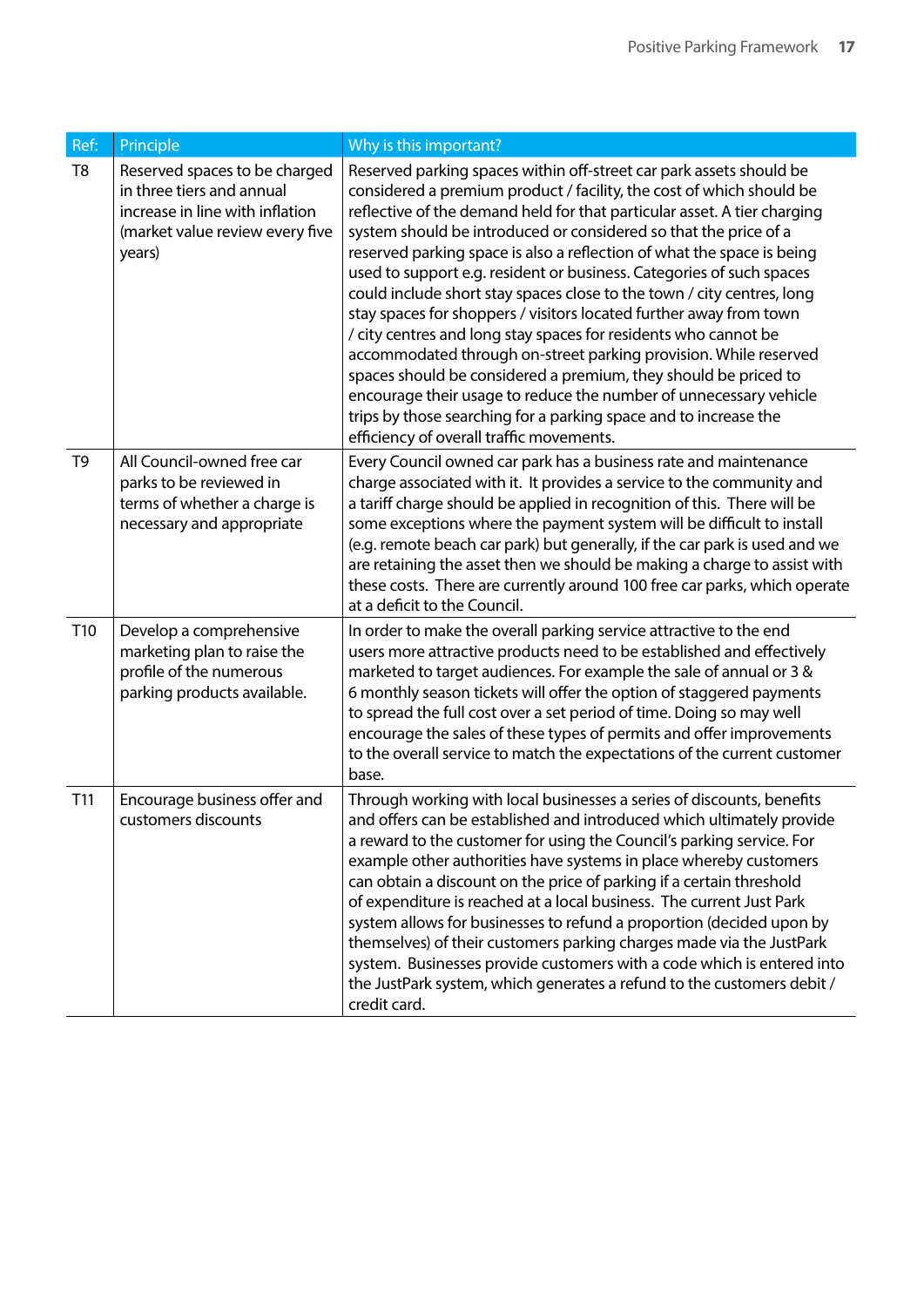

#### **5.1 Context**

Cornwall Council undertakes its own parking enforcement under Civil Parking Enforcement Powers for both on and off-street parking restrictions. Through effective enforcement and issuing of Penalty Charge Notices (PCNs) Cornwall Council can ensure that the highways are safer, traffic flows more freely and parking spaces in off-street car parks can be utilised more appropriately.

Within Cornwall, Civil Enforcement Officers (CEOs) are limited to taking enforcement action with respect to vehicles that are parked in contravention to a Traffic Regulation Order or an off-street parking place order. As of 2018, the Council employs 49 individuals to manage enforcement across the whole of Cornwall.

The level of officers required is determined by the area needed to be covered and the distance an officer can cover in one day. Cornwall Council enforces on-street parking restrictions and off-street car parks on a priority route basis

and/or where safety issues have arisen. The current level of officers cannot sufficiently enforce all the on and off street locations in Cornwall.

Local authorities are required by law not to set targets for income or penalty charge notices issued from enforcement and the operations should be run efficiently, effectively and economically. Tax payers money should not be used to fund an enforcement service and it is the responsibility of the local authority to assess the levels of enforcement required (using both technology and officers) to dissuade motorists from breaking parking restrictions. A successful civil parking enforcement service will always be seeking to achieve high levels of compliance through the appropriate levels of enforcement provision.

The introduction of the various principles included within the Positive Parking Framework for Cornwall will provide an opportunity to reallocate CEO resources away from car parks, which will become self-enforcing where possible, to concentrate on the enforcement of other areas of the highway network. The use of camera cars will allow one officer to cover the distance equivalent of nearly four and a half foot patrol officers. They will be able to automatically issue PCNs for some offences e.g. parking on school keep clear lines, and increase the coverage of officers patrolling residents parking zones. The very visible presence of camera cars will also improve compliance without the need for issuing PCNs.

The Council is reviewing widening (and joining up) community enforcement staff activities/ roles with broad objectives such as to increase community enforcement capability, capacity and effectiveness, efficiencies and resident (incl. town & parish council) satisfaction. The role of civil enforcement officers will be considered in this review.

A successful civil parking enforcement service will always be seeking to achieve high levels of compliance through the appropriate levels of enforcement provision  $\sqrt{9}$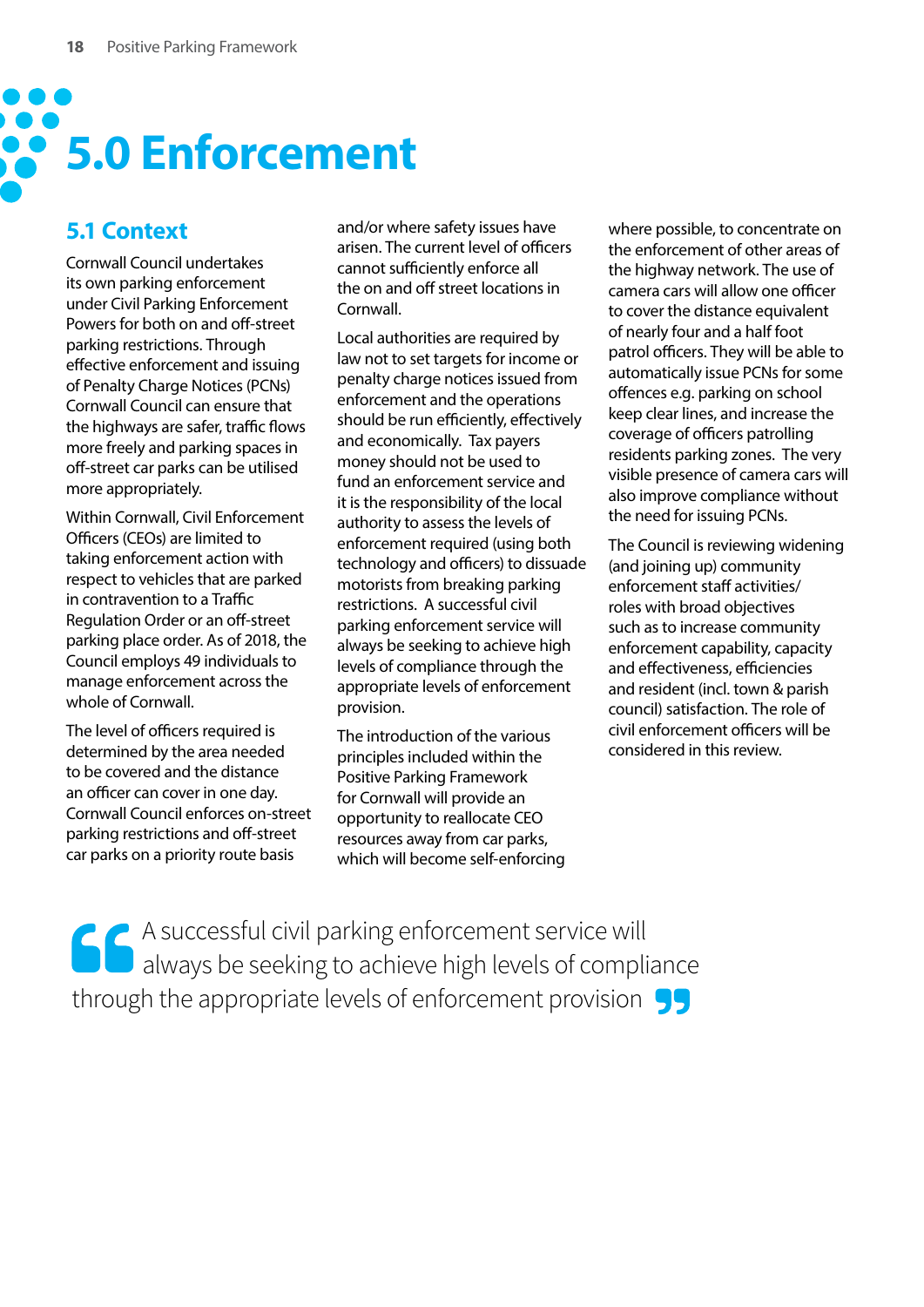| Ref:           | Principle                                                                                             | Why is this important?                                                                                                                                                                                                                                                                                                                                                                                                                                                                                                                                                                                                                                                                                                                                                                                                                                                                                                                                                                                                                                              |
|----------------|-------------------------------------------------------------------------------------------------------|---------------------------------------------------------------------------------------------------------------------------------------------------------------------------------------------------------------------------------------------------------------------------------------------------------------------------------------------------------------------------------------------------------------------------------------------------------------------------------------------------------------------------------------------------------------------------------------------------------------------------------------------------------------------------------------------------------------------------------------------------------------------------------------------------------------------------------------------------------------------------------------------------------------------------------------------------------------------------------------------------------------------------------------------------------------------|
| E1             | Utilise Pay on Foot systems<br>(ref A3)                                                               | As A3                                                                                                                                                                                                                                                                                                                                                                                                                                                                                                                                                                                                                                                                                                                                                                                                                                                                                                                                                                                                                                                               |
| E <sub>2</sub> | Marketing and branding to<br>change public image from<br>enforcement to compliance<br>and stewardship | The public perception of parking enforcement is currently one of a hard<br>line, draconian system whereby PCNs are issued instantly following<br>the witness of a contravention in order to generate income. Through<br>a system of stewardship it could be possible to change this opinion<br>through achieving a balance between enforcement of restrictions<br>and the encouragement of compliance. Westminster City Council<br>has previously adopted a 'Community Steward' approach to parking<br>enforcement within the authority. As part of this approach Marshals<br>have a new ambassadorial role to educate motorists and help them<br>comply with traffic regulations. Additional roles have also been given to<br>Marshals including a degree of street inspections, both from a network<br>operation and maintenance of street furniture point of view, to manage<br>kerbside space. Other duties also include identification and reporting<br>of problematic locations; identification of unauthorised activity and<br>enforcement of engine idling. |
| E <sub>3</sub> | Review number and<br>deployment of officers                                                           | An appropriate number of CEOs are required to ensure that an efficient<br>number of patrols can be made at a variety of locations to deliver the<br>level of service expected by the public. The actual numbers of CEOs<br>should take into consideration the number and location of the overall<br>service patterns. As of 2018, the enforcement service is made up of 49<br>CEOs. CEOs are deployed across 9 bases throughout Cornwall, issuing<br>around 30,000 PCNs per annum. CEOs are contracted to work between<br>the hours of 8am - 8pm (two work later hours) when the majority of<br>restrictions are in operation. Traditionally, CEOs were deployed according<br>to a number of factors including experience and community demand.<br>However, technology is available that will enable enforcement to be,<br>deployed in a more efficient and effective manner and most importantly,<br>provide better coverage geographically to ensure on street violations that<br>represent highway safety issues in the most rural areas are addressed.          |
| E4             | On line reporting of non-<br>compliance issues                                                        | An online reporting system enabling communities to report where<br>persistent compliance issues are occurring. The current view of the<br>service is that it is not responsive enough. Enabling an accessible means<br>of communicating live events would support the image of the service<br>and management of compliance. The current methods of reporting non-<br>compliance are for customer to email directly to the enforcement service,<br>or to report matters via the main call centre.                                                                                                                                                                                                                                                                                                                                                                                                                                                                                                                                                                    |
| E <sub>5</sub> | Utilise camera cars and<br>scooters for enforcement                                                   | The enforcement of both off-street car parks and on-street parking<br>provision can be made more efficient through the introduction of camera<br>cars / scooters. Equipment on such vehicles can utilise ANPR systems to<br>flag up a contravention following which a PCN can be issued if required.<br>Efficiency savings could result increased coverage of CEOs and improved<br>levels of compliance. Camera cars can also enable a much wider<br>scope of patrol, and will enable survey work to be undertaken where<br>contraventions have been reported. Vehicles are able collect data on the<br>number of vehicles that are parked in contravention of restrictions within<br>a specific geographical area. Additional enforcement and / or restrictions<br>can then be considered within these areas.                                                                                                                                                                                                                                                      |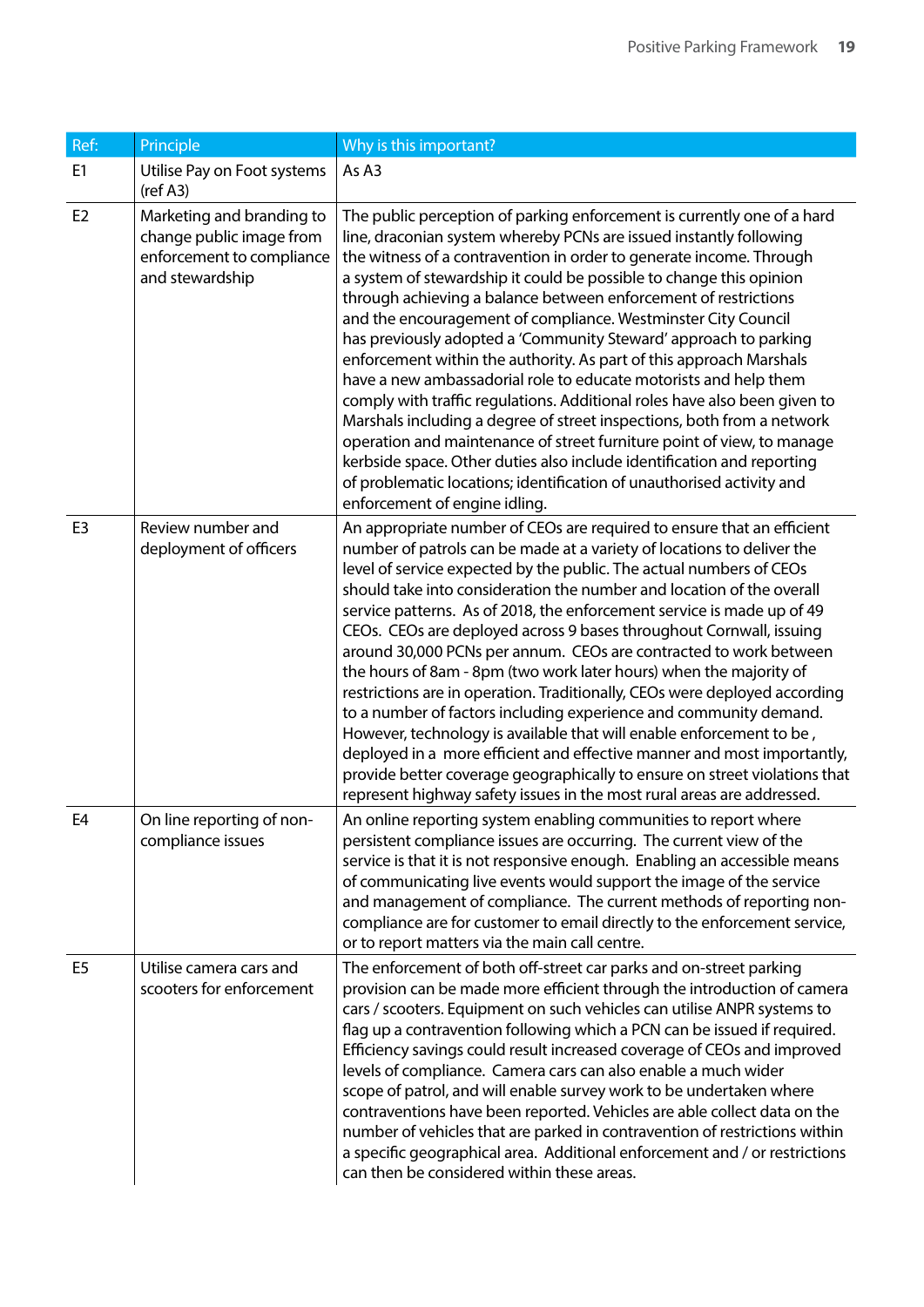| Ref:           | Principle                                                                                                                          | Why is this important?                                                                                                                                                                                                                                                                                                                                                                                                                                                                                                                                                                                                                                                                                                                                                                                                                                                                                                                                                                                                                                                                                                                                                                                                            |
|----------------|------------------------------------------------------------------------------------------------------------------------------------|-----------------------------------------------------------------------------------------------------------------------------------------------------------------------------------------------------------------------------------------------------------------------------------------------------------------------------------------------------------------------------------------------------------------------------------------------------------------------------------------------------------------------------------------------------------------------------------------------------------------------------------------------------------------------------------------------------------------------------------------------------------------------------------------------------------------------------------------------------------------------------------------------------------------------------------------------------------------------------------------------------------------------------------------------------------------------------------------------------------------------------------------------------------------------------------------------------------------------------------|
| E <sub>6</sub> | Review the scope of<br>duties that the CEO could<br>undertake to include other<br>general public protection<br>enforcement duties. | The inclusion of additional tasks, duties and responsibilities for CEOs<br>would reduce the financial burden of supplying the service. The merging<br>of roles will ensure that individual services can operate more efficiently<br>with reduced operational costs. This aligns well with the Police reduction<br>in PCSO. This works well in more rural areas. One example of this is<br>where CEOs have been providing additional paid for on-street and dog<br>warden patrols on the Rame Peninsula, where a group of Town and Parish<br>Councils have grouped together to fund the additional enforcement<br>service, with additional PCN revenue being utilised to increase the<br>number of patrols provided in the areas in the summer months. The<br>Neighbourhoods and Public Protection service is beginning a review<br>to explore widening (and joining up) community enforcement staff<br>activities/roles with broad objectives such as to increase community<br>enforcement capability, capacity and effectiveness, efficiencies and<br>resident (incl. town & parish council) satisfaction. The role of civil<br>enforcement officers will be considered in this review.                                          |
| E7             | Market a 'stewardship<br>package' for communities<br>with income shared to<br>cover costs                                          | The introduction of a stewardship approach to parking enforcement aims<br>to improve social cohesion within local communities and improves the<br>image of parking while helping to improve compliance levels. Various<br>Service Level Agreements have been setup with communities to enable<br>additional enforcement service to be provided within these areas, with<br>PCN revenue being used to subsidise the cost of the additional service<br>provision. These SLAs will continue to be marketed to all communities,<br>who wish to take up additional enforcement even after the service has<br>been redeployed to achieve more effective geographic coverage.                                                                                                                                                                                                                                                                                                                                                                                                                                                                                                                                                            |
| E8             | Review of on street bay<br>sensors on our most<br>sensitive/high turnover<br>streets                                               | The use of sensor technology would assist in both the identification of<br>a parking space for the user but also to a contravention to a CEO. For<br>example the sensor could pick up the time at which a particular bay was<br>occupied which would easily flag up to a CEO if a contravention had<br>occurred, this is particularly relevant to time restricted parking bays that<br>are notoriously difficult to enforce. This measure would therefore reduce<br>a level of uncertainty in undertaking enforcement as the contraventions<br>could be seen in 'live' time. Additionally the data collected by the sensors<br>could be used to coordinate Enforcement routes or patrols so that it can<br>focus on where it is needed. The advent of in-car connected systems<br>means that vehicles of the near future could inform drivers as to the<br>nearest parking space in relation to their position and offer directions<br>there as well as providing automatic payment options. Looking further<br>ahead the advent of autonomous vehicles will mean that it is feasible for<br>the vehicle to make its own way to or from the particular parking space<br>either with or without, having dropped off, the occupier. |
| E <sub>9</sub> | Review and develop an<br>effective system to support<br>carers in the community                                                    | Those providing key medical or social care often experience difficulties<br>in locating legal / suitable parking opportunities, especially at locations<br>with high traffic demands. The use of carers parking permits will be<br>considered and enforcement reviewed in instances whereby little<br>alternatives in the way of existing parking subject to the impact on the<br>wider network this would have. It would be possible to provide either<br>dispensation or specific virtual permits for carers when using an ANPR<br>focused enforcement method as specific registration numbers could<br>be given a parking allowance within off-street car parks. This would be<br>further enhanced by 'check in' and 'check out' systems.                                                                                                                                                                                                                                                                                                                                                                                                                                                                                      |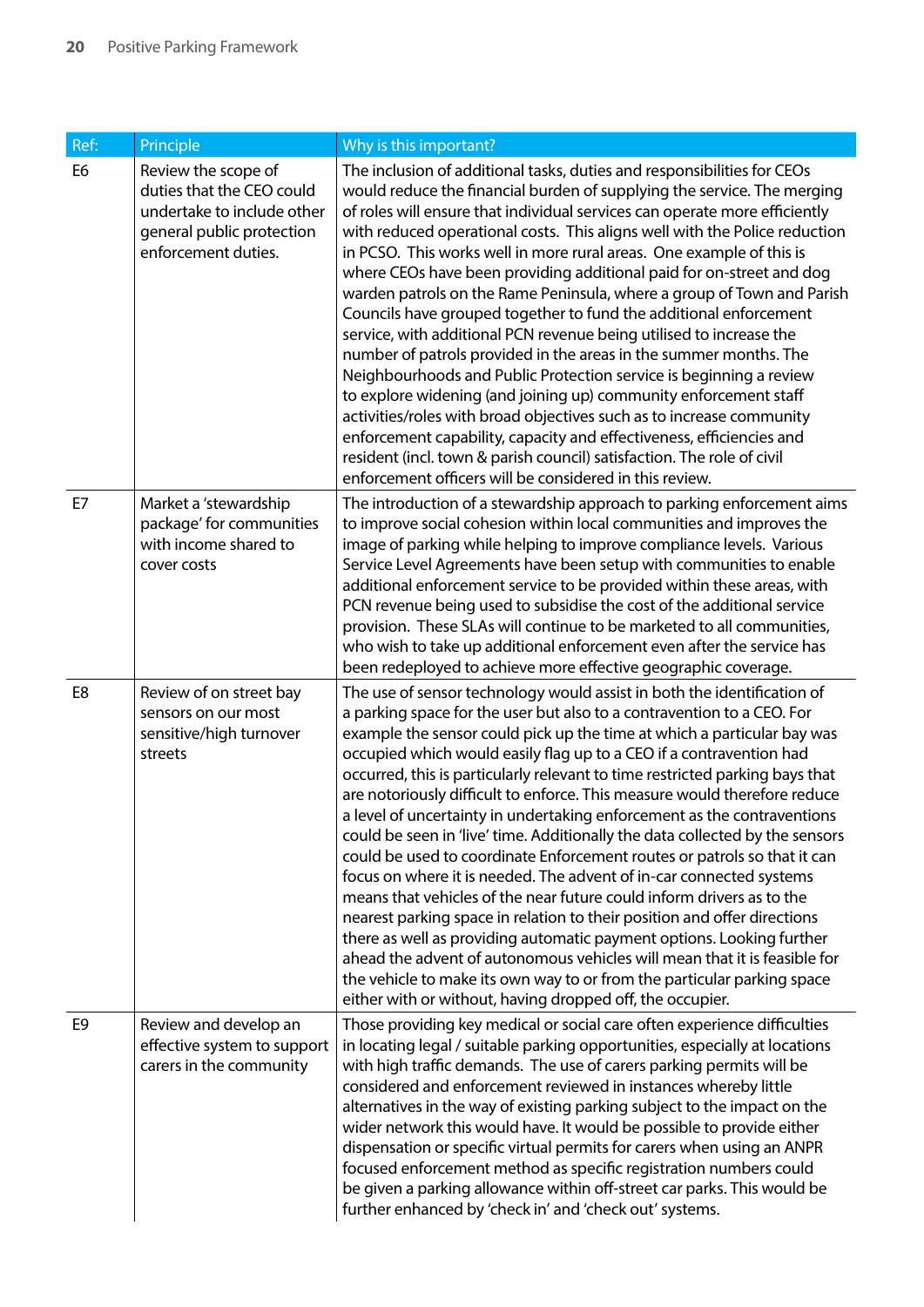| Ref: | Principle                                                                                                   | Why is this important?                                                                                                                                                                                                                                                                                                                                                                                                                                                                                                                                                                                                                                                                                                                                                                                                                                                                                                                                                                                                             |
|------|-------------------------------------------------------------------------------------------------------------|------------------------------------------------------------------------------------------------------------------------------------------------------------------------------------------------------------------------------------------------------------------------------------------------------------------------------------------------------------------------------------------------------------------------------------------------------------------------------------------------------------------------------------------------------------------------------------------------------------------------------------------------------------------------------------------------------------------------------------------------------------------------------------------------------------------------------------------------------------------------------------------------------------------------------------------------------------------------------------------------------------------------------------|
| E10  | Improve blue badge<br>monitoring and<br>technologies and renewing<br>with intelligent blue badge<br>systems | Technologies can be introduced that will help allow blue badges<br>themselves be used as a parking ticket or permit. An example is the<br>potential to link a vehicle's registration number / mark to specific blue<br>badges, enforcement could then be undertaken in the same way as<br>residents parking permits i.e. through a handheld using a registration<br>number database. The EU SIMON Project is looking at introducing<br>technologically advanced 'blue badges' as part of which trials currently<br>taking place in Reading, Madrid, Parma and Lisbon. Cornwall Council<br>will continue to monitor this project with a view of adopting approaches<br>/ systems that provide a clear benefit to both the service area and<br>customers.                                                                                                                                                                                                                                                                            |
| E11  | Consider utilising CCTV<br>technologies to manage<br>safety and traffic outside<br>schools                  | Recent changes to regulations has meant that PCNs can be issued<br>via CCTV at certain locations / situations, outside schools being one<br>such example. In order to make best use of the current resources,<br>CCTV enforcement is to be undertaken outside of schools in line with<br>existing legislation at as many locations as practicable. The use of such<br>enforcement measures is likely to increase compliance and improve road<br>safety for the most vulnerable but also ensure that individual CEOs can<br>concentrate on other problematic areas. Additional measures that have<br>been adopted elsewhere include the introduction of 'pedestrian zones'<br>in streets surrounding schools during certain hours of the day that are<br>enforced by ANPR cameras. Local residents and those working at the<br>school that need to use the affected streets during the operational times<br>must first apply for a permit free of charge. Such a scheme has been<br>undertaken in Croydon, London on a trial basis. |
| E12  | Review and update<br>Cornwall's compliance<br>handbook                                                      | The guidelines on what is considered to be best practice for enforcement<br>officers is to be reproduced to reflect that changing attitudes in parking<br>enforcement from the Council i.e. from revenue generation to an essential<br>service. This will focus on the human interaction and stewardship side of<br>the role rather than just on the issuing of PCNs.                                                                                                                                                                                                                                                                                                                                                                                                                                                                                                                                                                                                                                                              |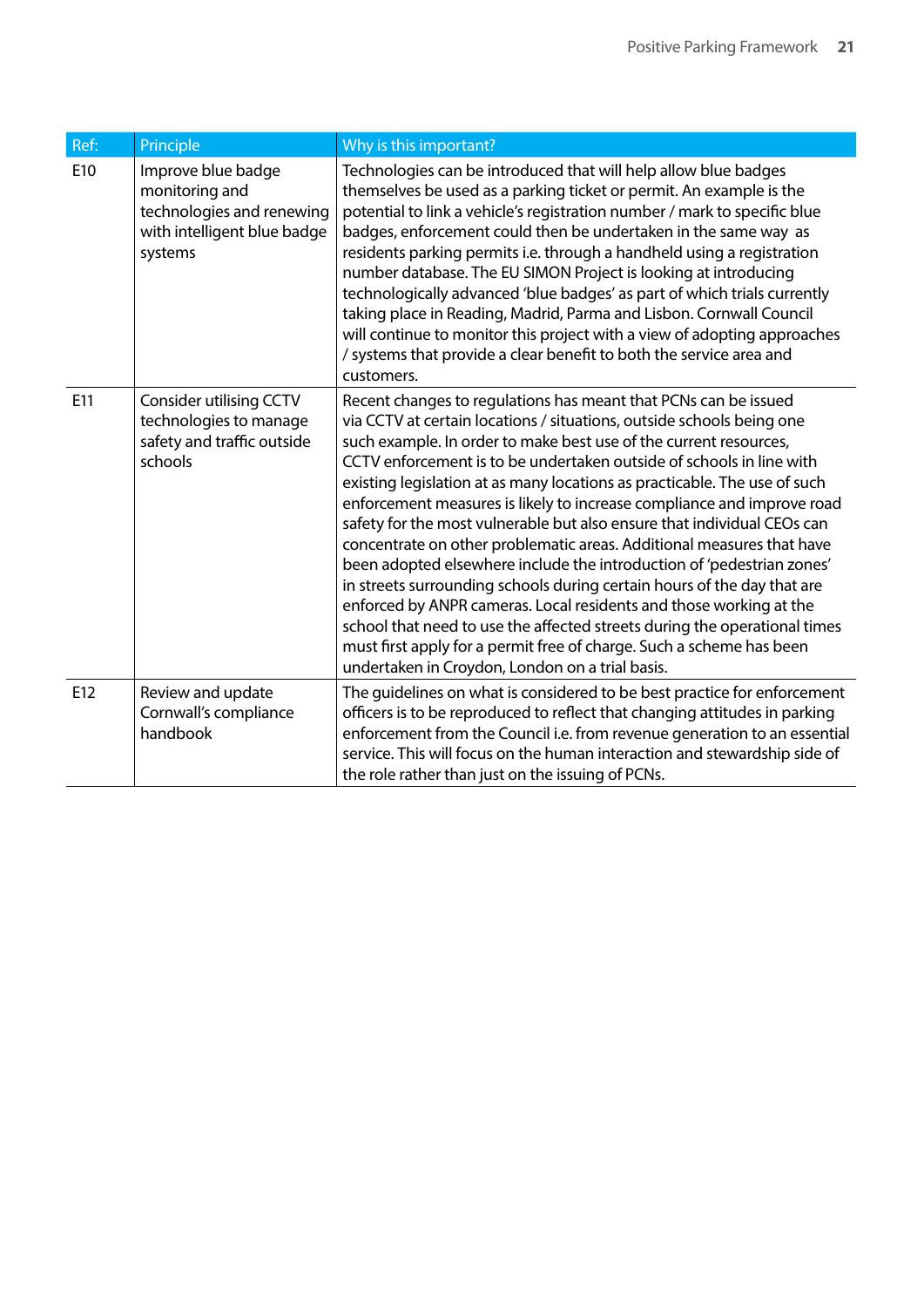

At the current time the Council has basic technology in place as part of its Parking Services operations. This technology largely concentrates on the method in which users can pay for their parking stays. In December 2017 the Council began using a new cashless payment partner, JustPark. They provide an app, website and phone service allowing users to pay for parking conveniently and flexibly without the need for coins. In addition parking can be topped up remotely if a user decides to extend their stay. Whilst this service is a vast improvement on what was previously offered to those using Council operated car parks, further work needs to be done in order to develop, introduce and promote both existing and emerging technologies.

The use of innovative technologies can lead to cost savings through the improved efficiency of car park operation as well to improvements in traffic management and air quality in populated areas. Technology can also improve customer experience of using car parks.

Having learnt from other local authorities and experts in car park technology, the following principles have been developed.

#### **6.2 Technology principles**

| Ref:            | Principle                                                                                                                          | Why is this important?                                                                                                                                                                                                                                                                                                                                                                                                                                                                                                                                                                                                                                             |
|-----------------|------------------------------------------------------------------------------------------------------------------------------------|--------------------------------------------------------------------------------------------------------------------------------------------------------------------------------------------------------------------------------------------------------------------------------------------------------------------------------------------------------------------------------------------------------------------------------------------------------------------------------------------------------------------------------------------------------------------------------------------------------------------------------------------------------------------|
| TC1             | Contactless payment<br>technology to be the norm<br>across the service                                                             | The role out of contactless payment methods will make paying for<br>parking provision far more convenient for the majority of people<br>especially when the popularity of this payment method as a whole is<br>considered. This method could go a long way in encouraging initial<br>visits and trips to town / city centres as making payment would not<br>be problematic i.e. having to find the correct amount of change. It<br>also supports the service in reducing cash management/vandalism.<br>This principle directly links into that of A12 and therefore would not<br>be possible without investment being made to the individual assets<br>themselves. |
| TC <sub>2</sub> | Pay on Foot (ref A3)                                                                                                               | As A3                                                                                                                                                                                                                                                                                                                                                                                                                                                                                                                                                                                                                                                              |
| TC <sub>3</sub> | Off street car park sensors<br>to be considered at prime<br>sites (ref E8)                                                         | As E8                                                                                                                                                                                                                                                                                                                                                                                                                                                                                                                                                                                                                                                              |
| TC4             | Integrate the parking<br>service into the Cornwall<br>Travel App so that users<br>can review availability of<br>parking in advance | Facilities that allow off-street parking spaces to be booked in advance will<br>allow for a greater level of informed choice of journey destination. Being<br>able to determine whether a parking space is available prior to embarking<br>on a journey will help ensure those journeys that are undertaken are<br>worthwhile e.g. if no parking spaces are available it is likely that an<br>alternative location would be sought. The One Public Transport App<br>initially being launched in summer 2018 will be developed to include<br>information on car park location and availability as it becomes available.                                             |
| TC <sub>5</sub> | Provide paperless<br>opportunities for<br>businesses to reimburse<br>customers                                                     | Technology would be required to enable users of Council parking services<br>to obtain a discount or offers on products based upon the location and<br>duration of their parking stay. In order to facilitate such transactions an<br>app could be developed to clearly show the offers and products available<br>as well as providing a safe and secure mechanism for such transactions to<br>take place.                                                                                                                                                                                                                                                          |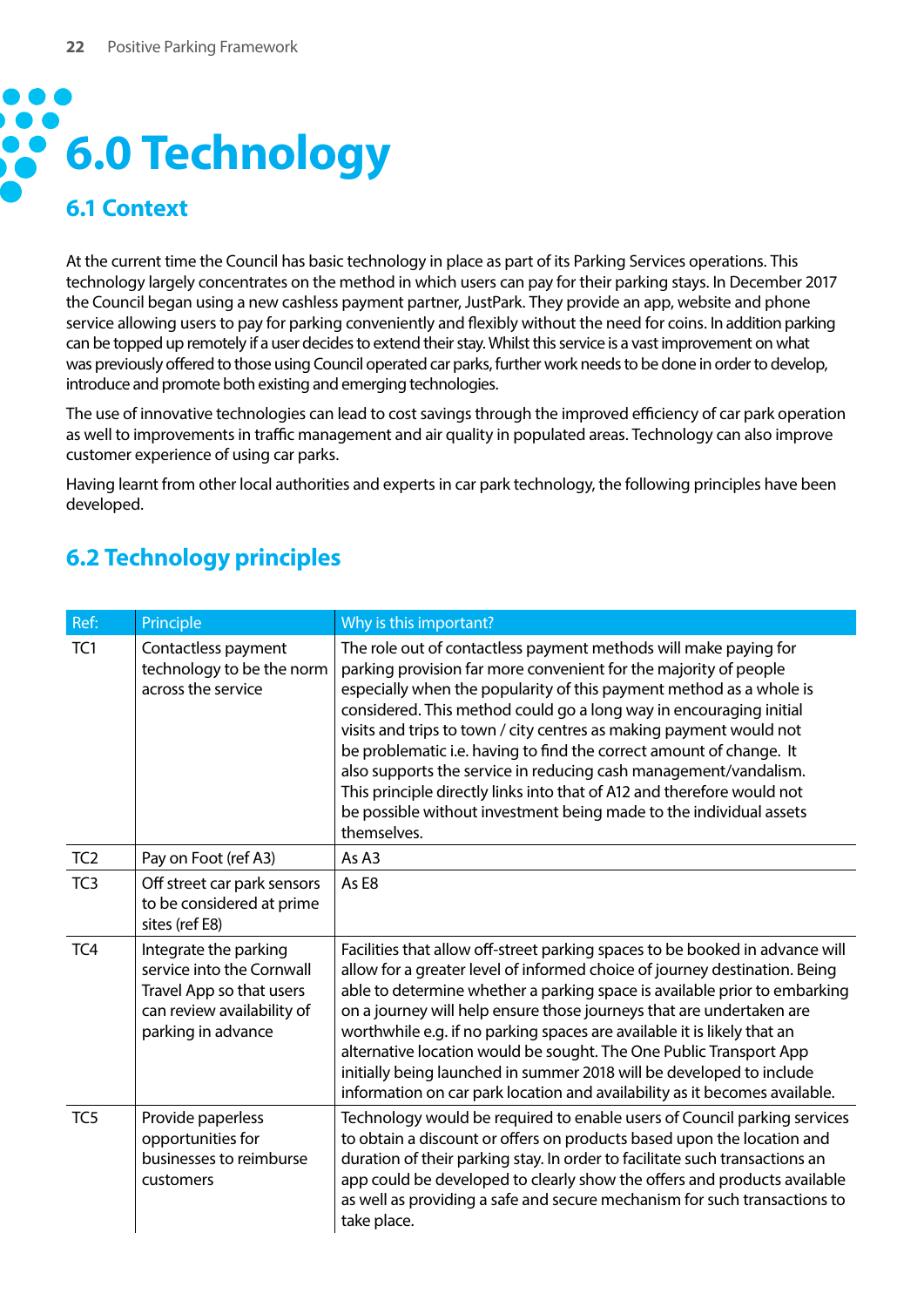| Ref:            | Principle                                                                                                               | Why is this important?                                                                                                                                                                                                                                                                                                                                                                                                                                                                                                                                                                                                                                                                                                                                                                                                                                                                                                                                                                    |
|-----------------|-------------------------------------------------------------------------------------------------------------------------|-------------------------------------------------------------------------------------------------------------------------------------------------------------------------------------------------------------------------------------------------------------------------------------------------------------------------------------------------------------------------------------------------------------------------------------------------------------------------------------------------------------------------------------------------------------------------------------------------------------------------------------------------------------------------------------------------------------------------------------------------------------------------------------------------------------------------------------------------------------------------------------------------------------------------------------------------------------------------------------------|
| TC <sub>6</sub> | Improve blue badge<br>monitoring and<br>technologies and<br>renewing with intelligent<br>blue badge systems (ref<br>E10 | <b>As E10</b>                                                                                                                                                                                                                                                                                                                                                                                                                                                                                                                                                                                                                                                                                                                                                                                                                                                                                                                                                                             |
| TC7             | Consider utilising CCTV<br>technologies to manage<br>safety and traffic outside<br>schools (ref E11)                    | <b>As E11</b>                                                                                                                                                                                                                                                                                                                                                                                                                                                                                                                                                                                                                                                                                                                                                                                                                                                                                                                                                                             |
| TC <sub>8</sub> | On line parking accounts<br>to be provided for users to<br>top up on line                                               | Individuals will be in a position to manage their personal data through<br>the associated online account. This will therefore remove the need for<br>any additional administrative resources to operate the service. Customers<br>would be able to view details relating to the location of specific parking<br>provisions, the availability of these parking provisions, the anticipated<br>cost involved as well as advance and live payment options online. These<br>services will allow customers to better plan their trips and journeys<br>removing an overall level of uncertainty relating to using off-street<br>parking facilities. Indeed By 2021 over 30% of all cars will be 'connected'<br>and drivers will expect their car or app to find and pay for their parking<br>automatically.                                                                                                                                                                                     |
| TC <sub>9</sub> | In car automatic payment<br>technology                                                                                  | Providing technologies that allow users to make payments for parking<br>stays within their vehicle offer improved levels of convenience to the<br>end user. This would help encourage the use of Council owned car parks<br>over other alternatives provided by private companies. Initially this could<br>include the use of contactless payment methods (credit / debit cards or<br>smart phones) to pay on exit at the barriers themselves but could easily<br>advance to inbuilt technologies within vehicles to handle automatic<br>payment for parking stays. Additionally check in and check out facilities<br>could be provided at the entry and exit points to car parks. Such systems<br>would allow customers to use a credit / debit card to initially identify<br>themselves upon entry and then check out at a machine to confirm<br>departure and pay for the time spent. This would remove any uncertainty<br>relating to the length of parking stay required on arrival. |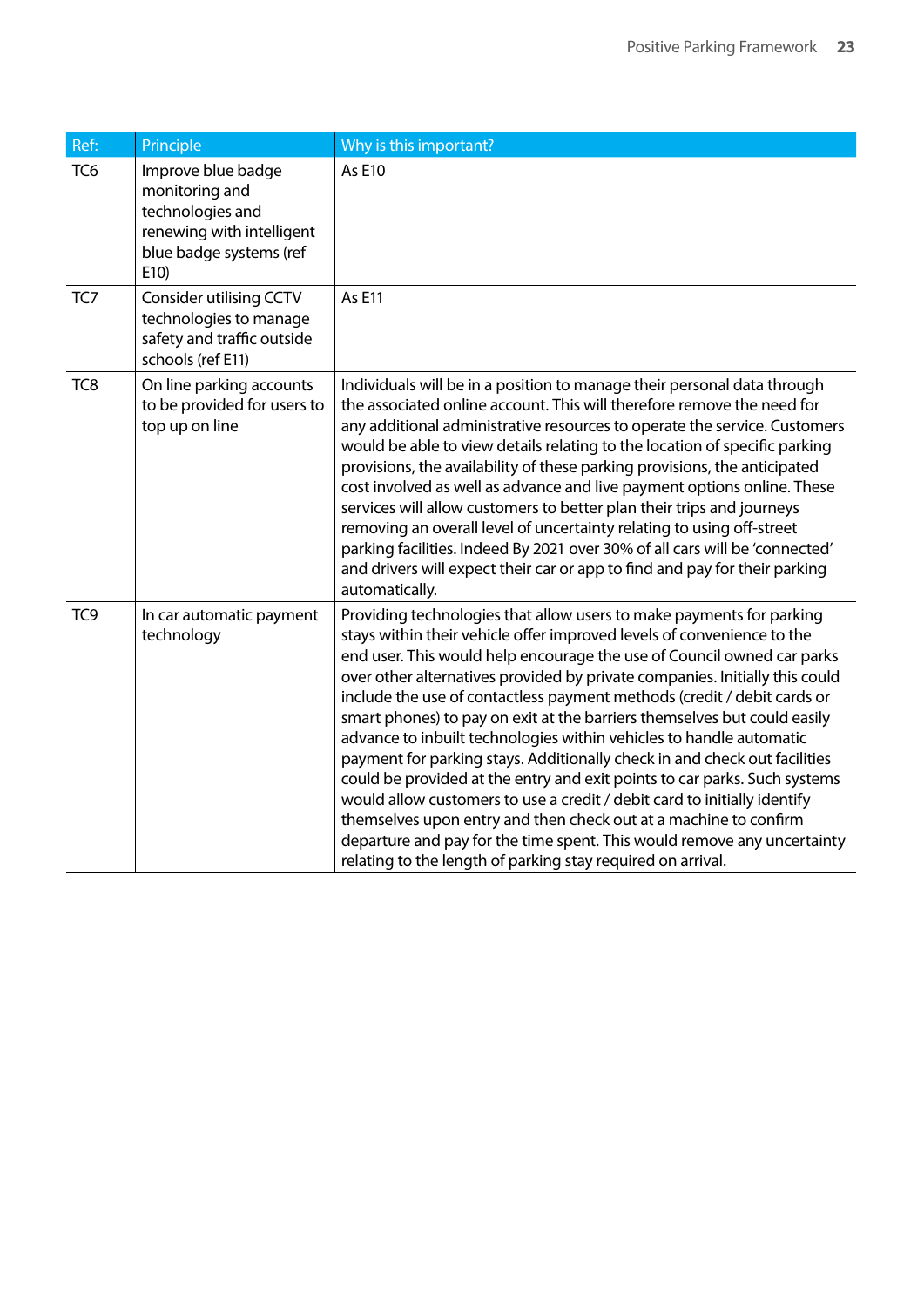# **7.0 Delivery and governance**

The Positive Parking Framework will be delivered by a delivery plan comprising both capital and revenue work streams that will be reviewed and updated regularly. The current delivery plan accompanies this Framework.

A report of the progress of the delivery of the Framework will be brought back to the Economic Growth and Development Overview and Scrutiny Committee, initially every six months.

Elements which have an impact upon the Council's capital budget will require a business case and be progressed through the relevant constitutional governance processes.

Tariff setting will follow the statutory processes set out within the Road Traffic Regulation Act 1984 and be brought to the Strategic Director and Cabinet Portfolio holder for approval.

It is expected that any further decisions required related to the delivery and implementation of the proposed Framework, such as the disposal of particular assets or further amendments to parking tariffs, would fall under the Portfolio holder's delegated authority. In such cases additional statutory and public consultations would be undertaken as appropriate in advance of a final decision being made by the Cabinet Portfolio holder.

Appendix C shows the proposed governance process for considering assets for disposal, devolution or retention.

In order to develop, deliver and review the Positive Parking Framework a user group comprised of key stakeholders will be set up, who we will engage with annually.

In order to develop, deliver and review the Positive Parking Framework a user group comprised of key stakeholders will be set up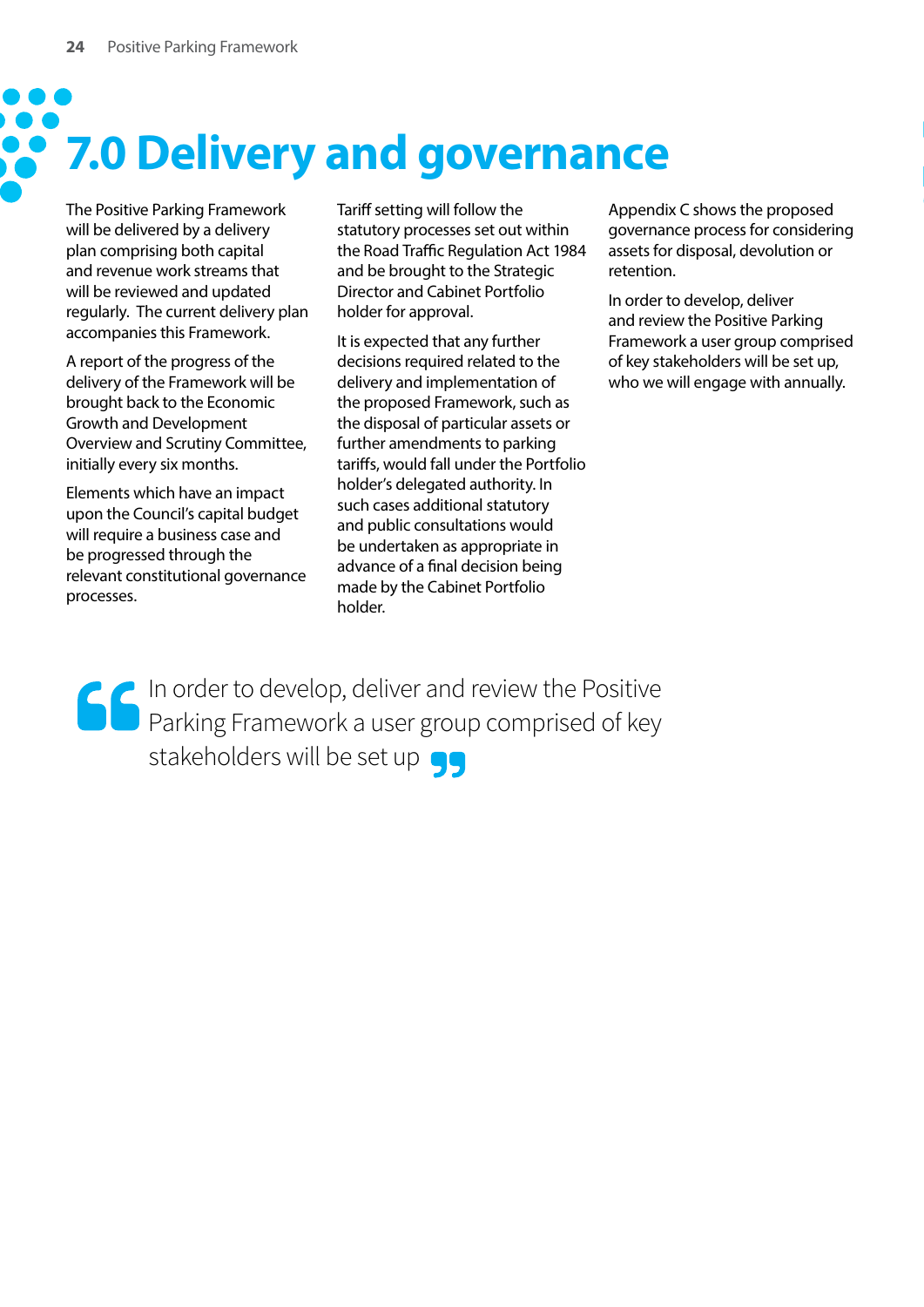### **8.0 Expected outcomes**

By delivering this Framework we expect to see changes in the way car parking operates. The table below shows some of the outcomes customers can expect.

We want our car parks to help people access where they want to go, support the economy of our towns and villages, manage traffic and be run as efficiently as possible. To help us achieve these aims, we have set out a series of goals to be met over the next 12 years.

| Short term by 2019                                                                                                                                                                                                                                | Medium term by 2022                                                                                                                                                                                                                        | Long term up to 2030                                                                                                                                                                                                                                    |
|---------------------------------------------------------------------------------------------------------------------------------------------------------------------------------------------------------------------------------------------------|--------------------------------------------------------------------------------------------------------------------------------------------------------------------------------------------------------------------------------------------|---------------------------------------------------------------------------------------------------------------------------------------------------------------------------------------------------------------------------------------------------------|
| • We will ensure our car parking<br>charges are easy to understand<br>• You will be able to pay on foot<br>(pay on exit) in our larger car parks<br>- no longer worrying about your<br>time running out<br>• We will improve signs leading to our | • Our car parks will be a key part<br>of our town centres, supporting<br>vibrant businesses, growth and<br>development.<br>• Our car parks will be accessible to all<br>• Our mobile app will give you a<br>range of travel options before | • Our busiest car parks will have<br>more facilities including CCTV,<br>they will be well lit, with coloured<br>bays dedicated for specific users<br>including blue badge holders,<br>motorcyclists and cyclists.<br>• We will ensure our new car parks |
| car parks so they will be easier to<br>find                                                                                                                                                                                                       | starting your journey including<br>public transport and parking                                                                                                                                                                            | are environmentally friendly and<br>built to highest standards                                                                                                                                                                                          |
| • Carers will find it easier to park<br>on-street even where there are                                                                                                                                                                            | • Enforcement officers will be<br>viewed as a positive part of the                                                                                                                                                                         | • You will be able to find and book a<br>space in advance                                                                                                                                                                                               |
| parking restrictions.<br>• We will establish a car park user                                                                                                                                                                                      | community - assisting people<br>with safe, legal and considerate<br>parking                                                                                                                                                                | • You will be able to charge electric<br>cars in most car parks                                                                                                                                                                                         |
| group to hear your views on our<br>proposals                                                                                                                                                                                                      | • The improvements we make to<br>payment technology in our bigger car                                                                                                                                                                      | • All car parks will be self-enforcing<br>so all enforcement officers will be<br>patrolling the streets not car parks                                                                                                                                   |
| • You will be able to report<br>parking concerns online for our<br>civil enforcement officers to<br>investigate                                                                                                                                   | parks will free up some enforcement<br>officers to address illegal parking on<br>streets and in rural areas                                                                                                                                | • Our car parks will meet the needs<br>of the location. Some may be in<br>new locations, some will have been                                                                                                                                            |
| • We will use camera cars to clamp<br>down on illegal parking                                                                                                                                                                                     | • You will be able to use your<br>parking ticket to get discounts in<br>local shops                                                                                                                                                        | redeveloped to make better use of<br>the site, while others will be devolved<br>to other organisations to run.                                                                                                                                          |
| • We will trial camera enforcement<br>to assess effectiveness at tackling<br>parking compliance issues at<br>schools.                                                                                                                             | • Traffic will flow better and air<br>quality will be improved in our<br>town centres                                                                                                                                                      |                                                                                                                                                                                                                                                         |
|                                                                                                                                                                                                                                                   | • Blue badge holders who are entitled<br>to free parking will automatically be<br>logged by cameras.                                                                                                                                       |                                                                                                                                                                                                                                                         |
|                                                                                                                                                                                                                                                   | • We will make it clear how we<br>reinvest revenue from car parks.                                                                                                                                                                         |                                                                                                                                                                                                                                                         |

To measure the success of the Framework a broad range of indicators have been identified to be monitored on an annual basis to measure the impact of implementing the principles.

These include monitoring already carried out by the Parking Service such as parking transactions and number of PCNs issued. Other indicators collected by the Economic and Growth and Development Service such as usage of public transport; air quality monitoring and town centre economic health statistics will complement these. These are explained in detail at Appendix E.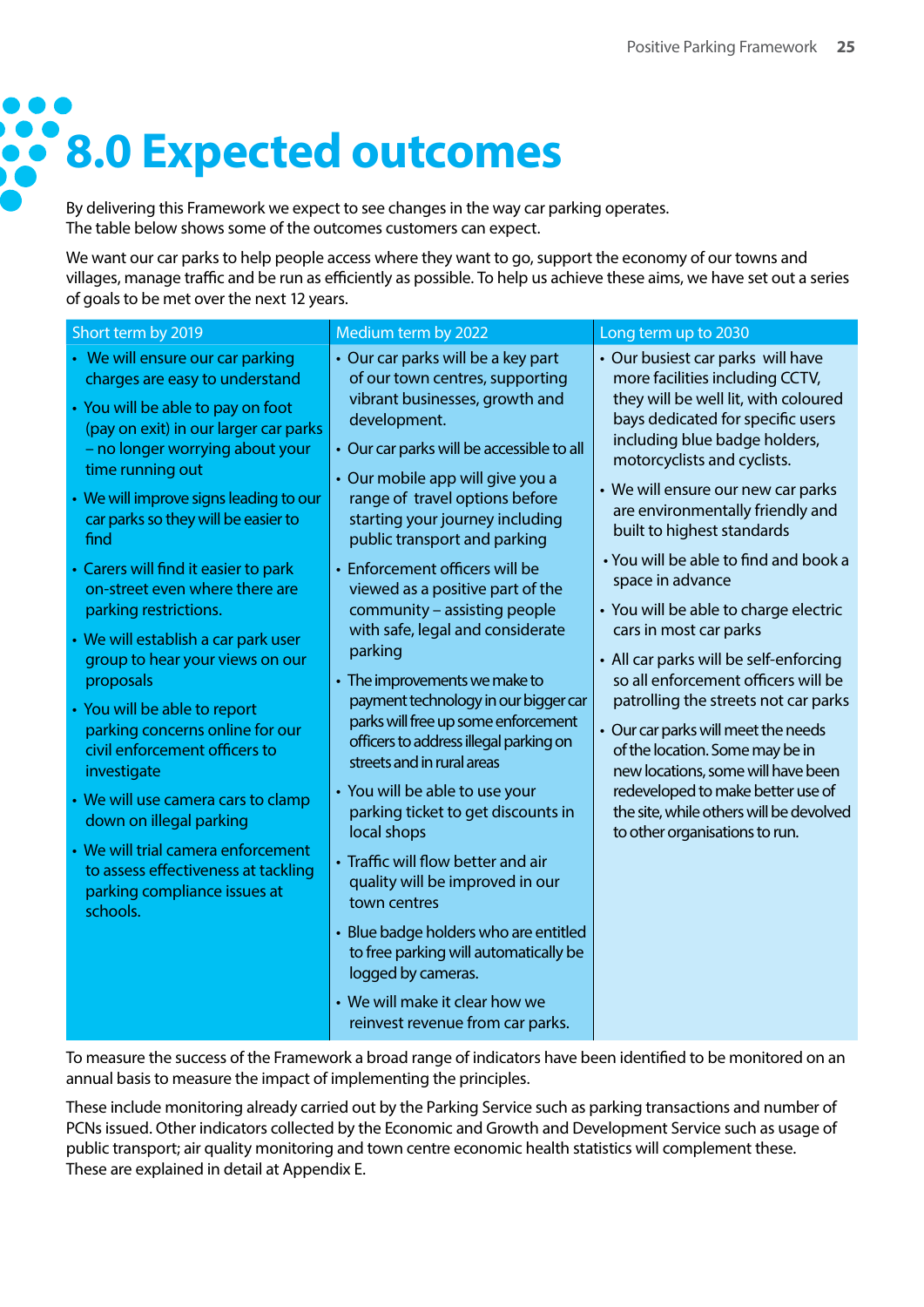

## **Appendices**

**Appendix A: Summary of Evidence Appendix B: Asset Matrix Summary Appendix C: Asset assessment process flowchart Appendix D: Tariff Bands methodology Appendix E: Performance indicators**

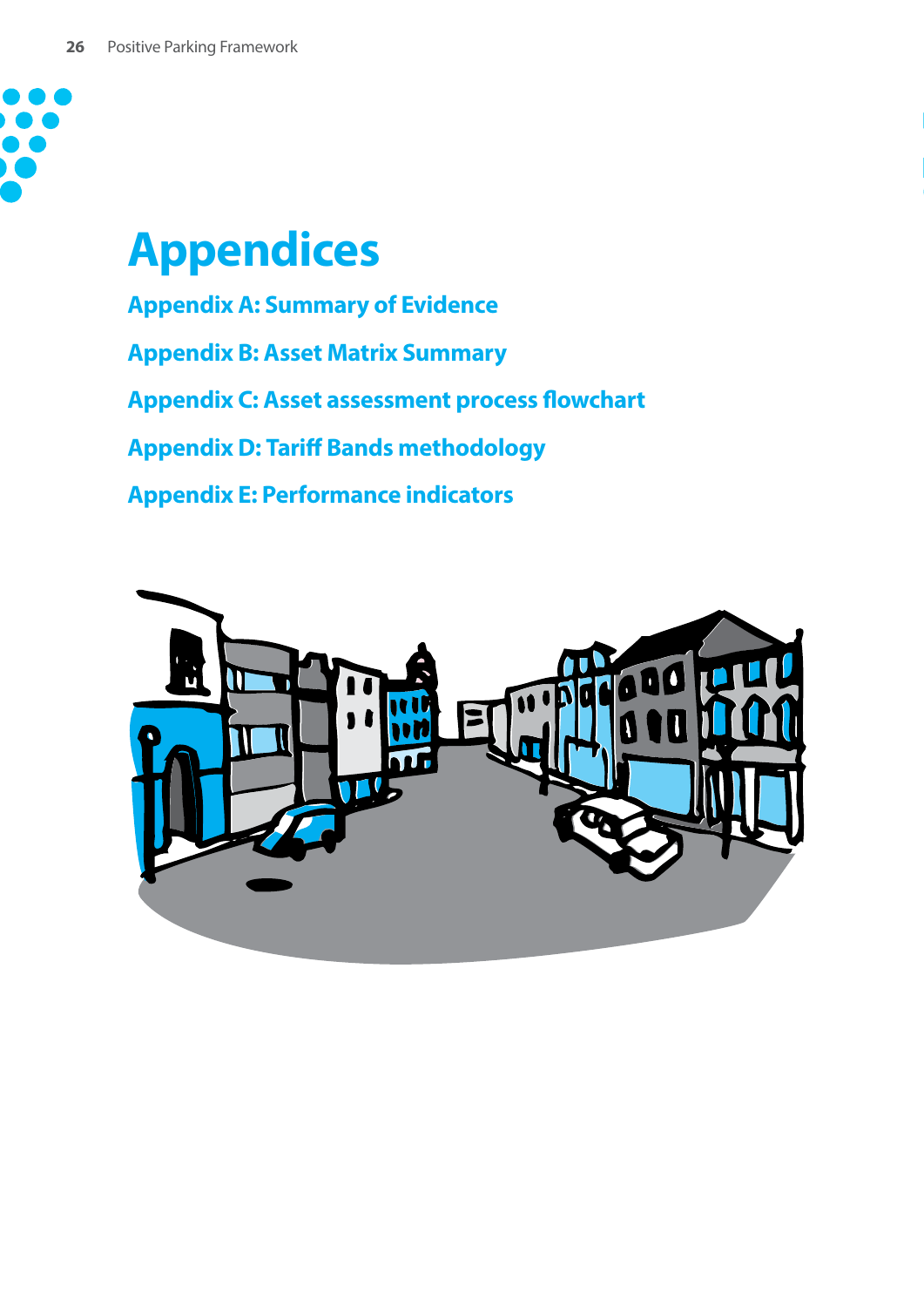

## Summary of evidence

#### **Best practice/peer reviews**

- British Parking Association Positive Parking agenda statement
- Exeter City Council A new strategy for parking 2016 2026
- Belfast parking review
- Disabled badge misuse information from Plymouth City Council and London Borough of Waltham Forest.
- Shropshire Council parking tariff banding matrix
- Tariff comparison based on Chartered Institute of Public Finance and Accountancy (CIPFA) "Nearest Neighbours Model" - East Riding of Yorkshire; Northumberland; North Somerset and Shropshire.
- Tariff comparison of nearest geographical neighbours Devon (West Devon; Torridge; North Devon and South Hams) and Dorset (West Dorset)
- Carer permit and enforcement comparison based on Chartered Institute of Public Finance and Accountancy (CIPFA) "Nearest Neighbours Model" - East Riding of Yorkshire; Northumberland; North Somerset and Shropshire
- Carer permit and enforcement comparison based on nearest geographical neighbours Devon (West Devon; Torridge; North Devon and South Hams) and Dorset (West Dorset)
- Technology best practice advice from Parking Matters
- Federation of Small Businesses Small Business 'Best in Class' guide
- Parking Associates commissioned to review Cornwall parking enforcement service against other Local Authority models

#### **Review of Cornish context**

- Cross directorate place shaping meetings for 17 Cornish towns
- Town growth (using Local Plan) mapping for 17 Cornish towns
- Meetings with local councillors
- Review of existing Cornwall Council parking data and reviews including pay and display review, residents parking review, town parking review
- Review of current carer permit provision and enforcement practices
- Production of asset database including asset valuations, charges, cost benefit analysis
- Car park accumulation data for Truro, Newquay and Falmouth
- Review of Parking standards in new developments
- Car park asset condition surveys assessed against various legislation requirements, British Parking Association best practice and other codes of practice
- Review and links to wider strategies e.g. Connecting Cornwall: 2030; The Cornwall and Isles of Scilly Vision 2030; Cornwall Council Business Plan; One Public Transport System for Cornwall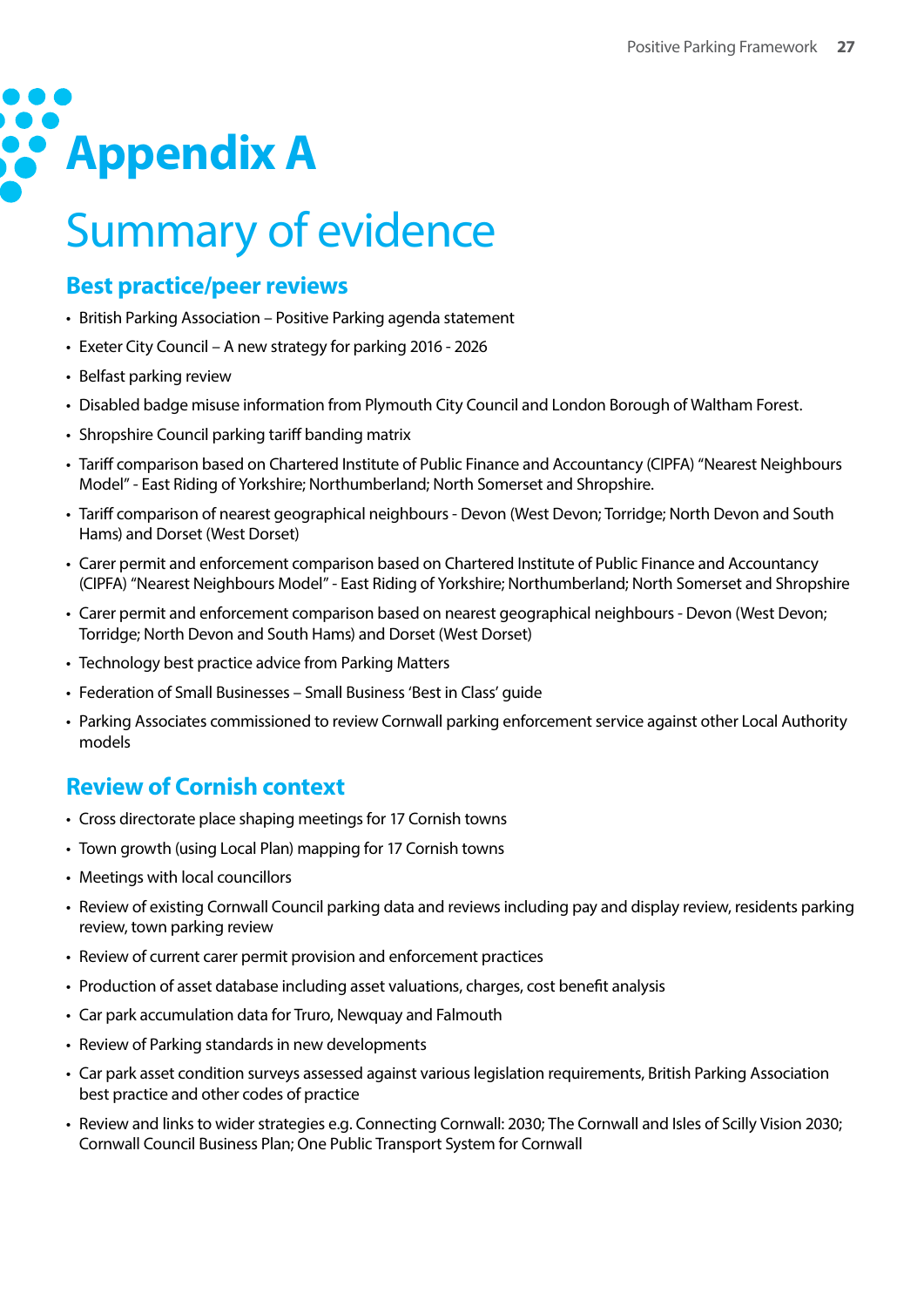#### **Inquiry day**

Including witnesses from:

- London Councils National Positive Parking agenda
- Cornwall Business Improvement District Director role of car parking in supporting businesses
- Shropshire Council review of Shropshire Parking strategy
- Chester City Council learning from Chester's approach
- Former chairman of Chairman of Sheviock Parish Council enforcement in rural areas
- Liverpool City Council learning from Liverpool's approach
- Cornwall Council Legal Team legal background to parking practice
- Cornwall Council Parking Manager current approach to tariffs, enforcement, asset management
- Director of Transport Infrastructure and Strategic Director for Economic Growth and Development role of parking within wider Cornwall Council strategy
- 'The relevance of parking in the success of urban centres' A review for London Councils authored by The Means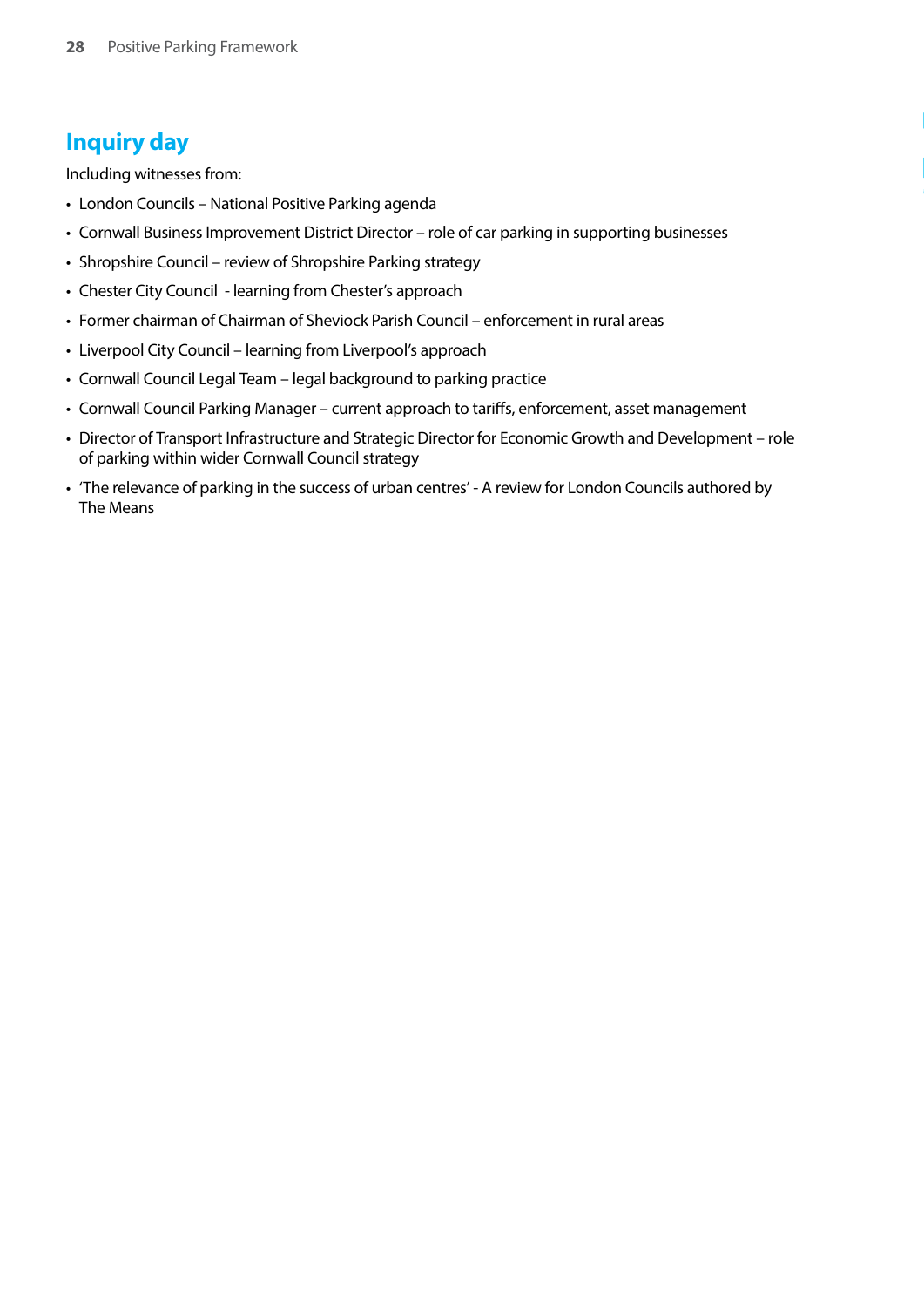## $\bullet$ **Appendix B** Asset matrix summary

In order to assess the effectiveness of each of Cornwall's car parks, an assessment process has been developed to assess each car park in terms of whether it should be retained as a car park within the parking service; disposed or redeveloped for alternative use or devolved to the local community.

The following factors are included in the assessment to produce a score for each car park. Car parks with a higher total weighted score indicate better performance of the car park. Higher scoring car parks are likely to be considered for retention and/or improvement whilst lower scoring car parks will be considered further for devolution or disposal. It is important to note that the matrix acts as a guide to initiate discussions on a car park. It is in no way conclusive in terms of a final decision but enables an initial, evidence based assessment with which to start the conversation. How the matrix sits within the overall decision making process is set out in Appendix C.

| <b>Matrix Factor</b>                                                   | How it is used                                                                                                                                                                                                                                               |
|------------------------------------------------------------------------|--------------------------------------------------------------------------------------------------------------------------------------------------------------------------------------------------------------------------------------------------------------|
| Car park ownership                                                     | Car parks that are wholly owned by Cornwall Council offer flexibility in relation to<br>future change in land use/operation.                                                                                                                                 |
| Previous years income                                                  | Income for each car park is compared against the total income from all car parks<br>in Cornwall to show how each car park is contributing towards income or loss.                                                                                            |
| Pay and Display spaces                                                 | The number of Pay and Display spaces for each car park is compared against the total<br>number of spaces available within off-street car parks in each associated location<br>indicating the contribution made to providing efficient parking opportunities. |
| Profit/Loss per parking space                                          | Income per space.                                                                                                                                                                                                                                            |
| Disabled spaces                                                        | Car parks with higher number of disabled spaces will have a higher score in terms<br>of accessibility.                                                                                                                                                       |
| Parking maintenance standard                                           | Car parks should achieve a minimum standard in terms of condition and safety.                                                                                                                                                                                |
| Supports growth in housing<br>and employment                           | An assessment of number of car park spaces available per resident population.<br>Also includes an assessment of Park and Ride spaces and long stay on edge of<br>town to support potential future demand.                                                    |
| <b>Facilitates efficient traffic</b><br>management                     | Car parks are assessed against their location in proximity to the centre and their<br>size. A larger car park in a town centre will result in more vehicle usage and impact<br>traffic management more than one on the edge of a centre.                     |
| Supports local BID                                                     | A value is attributed to a car park that supports a Business Improvement District,<br>particularly if it is central to the district area.                                                                                                                    |
| Supports local businesses                                              | This factor considers the distance from the town centre, the size of the car park<br>and the size of the centre.                                                                                                                                             |
| Encourages modal shift<br>where alternatives are<br>available          | Car ownership rates are compared to available car parking. A higher score is<br>given where there is greater competition for parking spaces in an area and<br>indicates greater scope to encourage modal shift.                                              |
| Contributes to management<br>of air quality in our towns               | Car park assets within an Air Quality Management Area (AQMA) are attributed a<br>lower value on the basis that the car park is attracting traffic movement.                                                                                                  |
| Restrictive covenants                                                  | Covenants may present limited opportunities to change use in the future.                                                                                                                                                                                     |
| Provides opportunity for<br>place shaping and improved<br>public realm | An assessment of how the car park could support place shaping based on several<br>factors including links to allocated employment and housing sites.                                                                                                         |
| Formal easement                                                        | Easements may present limited opportunities to change use in the future.                                                                                                                                                                                     |
| Enforcement costs                                                      | This will highlight where a car park takes up a lot of enforcement officer time<br>currently.                                                                                                                                                                |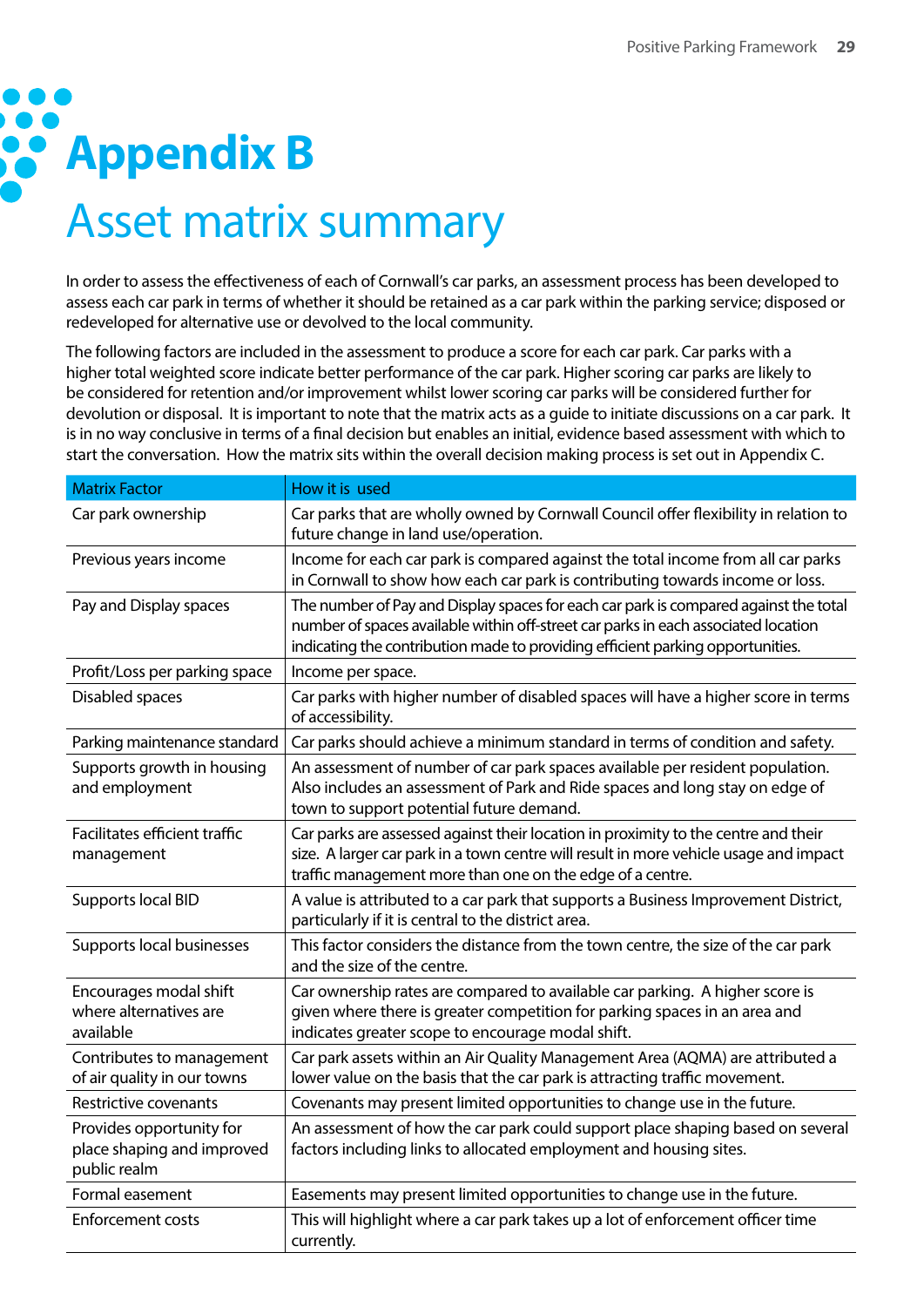## $\bullet$ **Appendix C**  Asset assessment process

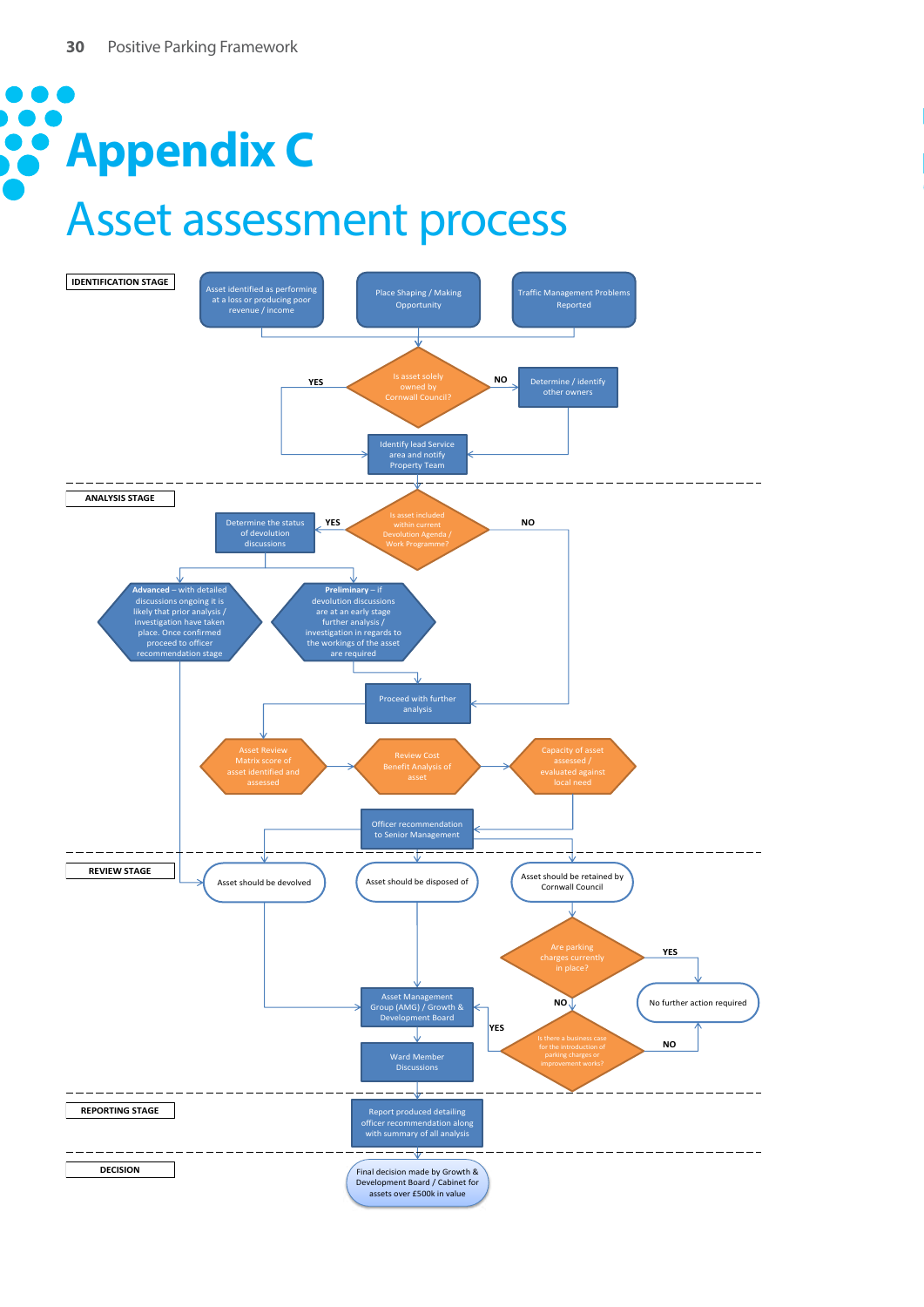

## Tariff assessment matrix methodology

In order to assess how much a car park should be charging, a number of factors have been assessed. Each factor is scored and then the car parks are divided into seven bands according to their scores – those with the highest scores will be placed in the highest tariff band. Banding simplifies the tariff system making it easier for customers to understand. It also reduces the complexity and therefore the cost of delivering the service.

Principles T2-T7 explain the need to set tariffs based on a broad range of factors linked to the car park including traffic management, air quality, economy of the town, proximity, demand levels and alternative transport options available and these are described below.

This banding approach recognises the individual aspects of the car park, the demands on the car park and the surrounding network; its location in relation to services and what travel alternatives are in place.

| Factor                                                     | Description                                                                                                                                                                                                                                                             |  |
|------------------------------------------------------------|-------------------------------------------------------------------------------------------------------------------------------------------------------------------------------------------------------------------------------------------------------------------------|--|
| Settlement size and type of use                            | Consideration of levels of local, commuter and visitor usage plus size of<br>attraction that it serves. A larger settlement with high demand for car<br>parking will have a higher tariff.                                                                              |  |
| Location of car park                                       | Proximity to main attraction. Most desirable locations will attract higher<br>tariff.                                                                                                                                                                                   |  |
| Desired turnover                                           | Car parks close to the main attractor need higher levels of turnover to ensure<br>customers can always find a space. Those with higher turnover will have<br>higher tariffs.                                                                                            |  |
| Likelihood of obtaining a space<br>within the parking area | This factor reflects the popularity of the car park. Less popular car parks will<br>have lower tariffs to encourage usage.                                                                                                                                              |  |
| All year round network demand                              | This reflects how busy the road network is in the vicinity of the car park.<br>Car parks with less local traffic will have lower tariffs to encourage traffic<br>away from the busier, more congested routes.                                                           |  |
| Seasonal network demand                                    | This reflects the roads near car parks which are particularly affected by<br>seasonal rises in traffic levels. Car parks which are particularly affected by<br>seasonal traffic will be in a higher tariff band.                                                        |  |
| <b>Air Quality</b>                                         | This factor considers the location of the car park in relation to the attraction,<br>the turnover of the car park, the traffic levels in the vicinity. Busier car parks<br>in busier towns will have more impact on air quality and will be in a higher<br>tariff band. |  |
| Public transport alternative                               | This is an assessment of whether there is a practicable public transport<br>alternative to using the car park. Those towns with better bus and rail links<br>are given a higher rank score                                                                              |  |
| Capacity of the parking area                               | This reflects the size of the car park. Smaller car parks are scored higher as<br>they are less able to meet demand.                                                                                                                                                    |  |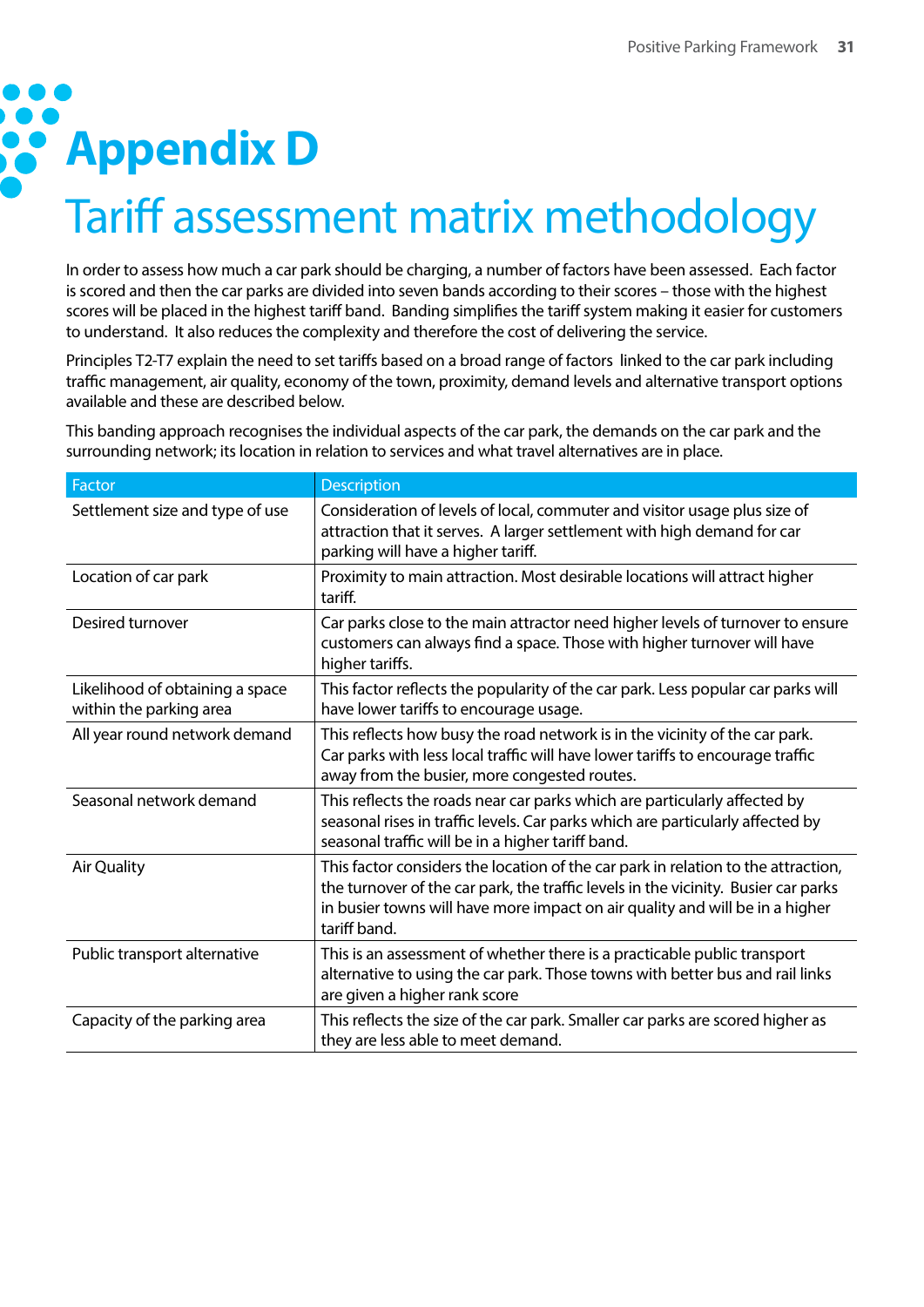

## Performance indicators

#### **Measuring the wider impact**

| Indicator                                                                                                    | Why is this important?                                                                                                                                                                                                                                                                                                                                |
|--------------------------------------------------------------------------------------------------------------|-------------------------------------------------------------------------------------------------------------------------------------------------------------------------------------------------------------------------------------------------------------------------------------------------------------------------------------------------------|
| Link to healthy town indicators: e.g.<br>empty shops, business rates, footfall<br>(baseline being developed) | A suite of indicators of the economic health of town centres will be<br>measured annually to give an indication of how well our town centres<br>are working. This will be correlated against parking usage data to<br>inform how parking locations, tariffs and facilities should be managed<br>to support the local economy.                         |
| Link to number of journeys made by<br>bus and rail (existing indicator)                                      | Car parking is one element in an integrated transport provision.<br>Alternative travel options will be encouraged where available and<br>where there are congestion and air quality issues. This indicator will<br>show how effective car parking and transport policy measures have<br>been at encouraging people to use alternative travel options. |
| Link to Air Quality monitoring                                                                               | With car park assets operating efficiently the impact they would have on<br>traffic management and as a result air quality would be reduced.                                                                                                                                                                                                          |

#### **Measured by parking service**

| Indicator                                                   | Why is this important?                                                                                                                                                                                                                                                                                                                                                                                                                                                                                                                                              |
|-------------------------------------------------------------|---------------------------------------------------------------------------------------------------------------------------------------------------------------------------------------------------------------------------------------------------------------------------------------------------------------------------------------------------------------------------------------------------------------------------------------------------------------------------------------------------------------------------------------------------------------------|
| Number of individual parking<br>transactions                | With more efficient car park assets in place the number of transactions<br>should increase. This will be as a direct result of various measures to make<br>the car parking experience more attractive, as well as improved levels of<br>compliance following the introduction of self-enforcing measures.                                                                                                                                                                                                                                                           |
| Number of PCNs issued on street as<br>opposed to off street | With the introduction of self-enforcing technologies and measures the<br>number of CEO resources required to patrol off-street car parks would<br>be reduced. With this reduction in place it would be possible to reassign<br>this previously allocated resource to other areas within Cornwall focusing<br>on on-street contraventions which potentially make a large contribution<br>to traffic flow congestion and air quality problems. The target is 100%<br>compliance with no PCNs issued.                                                                  |
| Number of business reimbursements<br>made                   | To encourage car park users to spend their money in local shops,<br>businesses will be offered the opportunity to offer a discount on the car<br>park fee if customers make a purchase in their shop.                                                                                                                                                                                                                                                                                                                                                               |
| Number of regular user products sold                        | Car park products include season and rover tickets. The uptake of<br>products linked to regular and repeated use of car parks will give an<br>indication as to how demand is generated and what this is required<br>for. For example large numbers of season ticket sales could indicate a<br>requirement to provide parking capacity for specific groups at particular<br>locations such as visitors or commuters. If this is identified measures could<br>be put in place to ensure the premium locations are available for those<br>needing the greatest access. |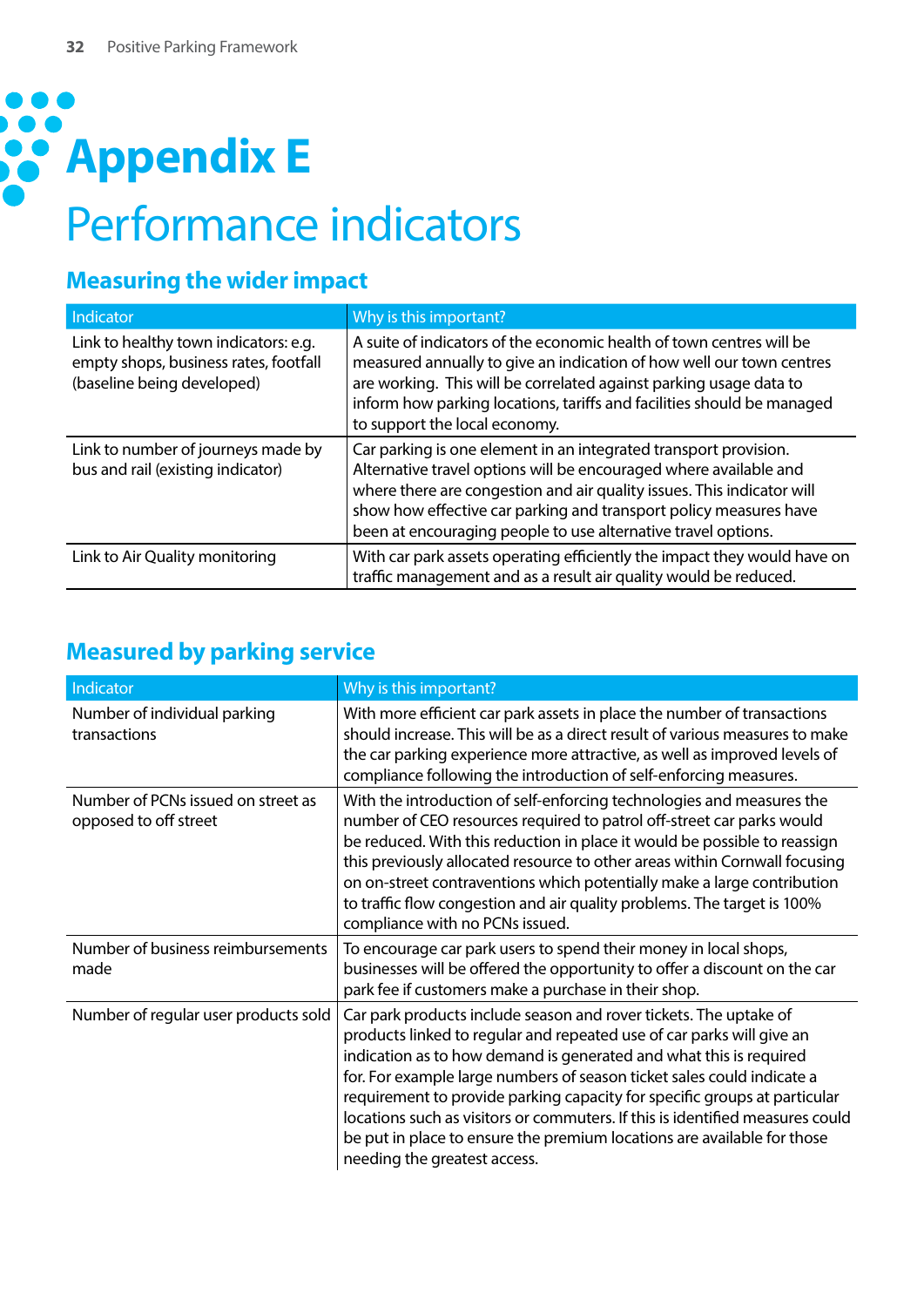| Indicator                                               | Why is this important?                                                                                                                                                                                                                                                                                                                                                                                                                                                                                            |
|---------------------------------------------------------|-------------------------------------------------------------------------------------------------------------------------------------------------------------------------------------------------------------------------------------------------------------------------------------------------------------------------------------------------------------------------------------------------------------------------------------------------------------------------------------------------------------------|
| Compliance with parking restrictions<br>outside schools | School zigzags will soon be enforceable allowing CEOs to manage<br>traffic outside schools to address road safety concerns. Successful<br>implementation should mean no parking tickets issued outside schools.                                                                                                                                                                                                                                                                                                   |
| Number of chargeable spaces                             | The number of parking spaces available needs to reflect the demand for<br>spaces in the area, taking into account alternative travel opportunities<br>available. In order to maximise the economic opportunities for villages,<br>towns and cities the number of chargeable parking spaces across<br>Cornwall will be regularly reviewed. The use of such parking provision<br>offers the opportunity to encourage the most beneficial of economic<br>visits but also to reduce the environmental impact of them. |
| Asset condition survey                                  | As the asset management plan is delivered, it is expected that the<br>condition of car parks will improve.                                                                                                                                                                                                                                                                                                                                                                                                        |